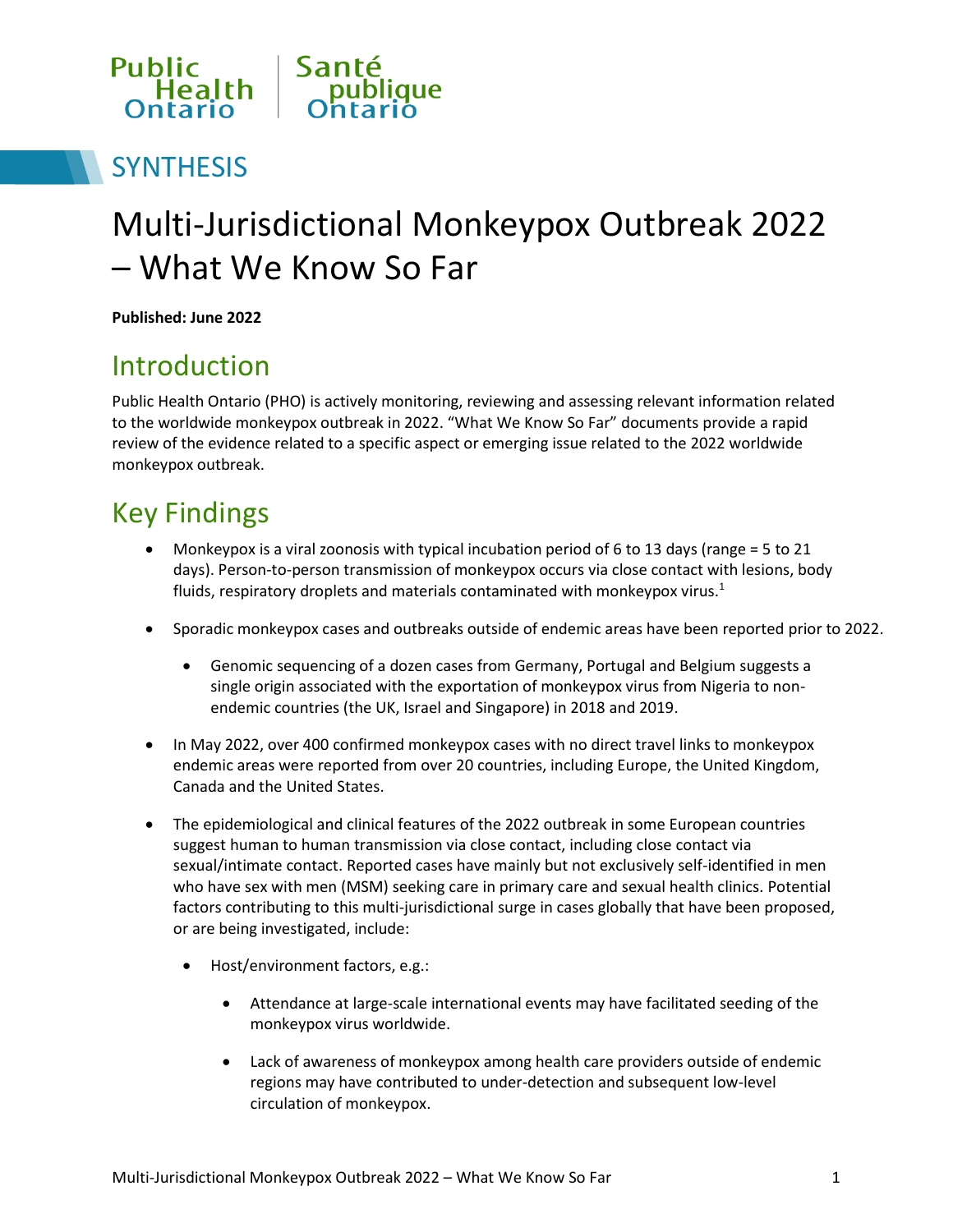- Lack of cross-protection from smallpox vaccination in younger populations as a result of the discontinuation of population-level immunization program following eradication of smallpox.<sup>1</sup>
- Agent factors, e.g.:
	- Potential for mutations leading to increased transmissibility: 50 single nucleotide polymorphisms in the 2022 outbreak virus have been detected compared to the monkeypox virus isolated in 2018 and 2019.
- Available evidence suggests that those who are most at risk are those who have had close physical contact with someone with monkeypox while they are symptomatic.
- Collaboration between human and veterinary public health is needed in view of the potential risk of human-to-animal transmission. It is beyond the scope of this document is to examine potential risk of human-to-animal transmission and endemic zoonotic monkeypox in Ontario.
- The emerging epidemiology, and evidence concerning at risk population, routes of transmission, and disease severity need to be carefully monitored to inform public health response in Ontario.

### Background

- Monkeypox is a zoonotic infection with symptoms similar to but less severe than those seen in smallpox patients.<sup>1</sup> It is caused by monkeypox virus, an enveloped virus within the Orthopoxvirus genus in the Poxviridae family,<sup>2</sup> first discovered in 1958 when outbreaks of a poxlike disease occurred in monkeys kept for research in a Danish laboratory.<sup>1</sup>
- Since the first identified human case in a child in the Democratic Republic of the Congo (DRC) in 1970, $<sup>1</sup>$  human monkeypox has been reported in a number of countries in Central and West</sup> Africa, in particular the DRC and Nigeria.<sup>3</sup> Countries endemic for monkeypox are: Benin, Cameroon, the Central African Republic, the DRC, Gabon, Ghana (identified in animals only), Ivory Coast, Liberia, Nigeria, the Republic of the Congo, Sierra Leone, and South Sudan.<sup>1</sup> Two clades of monkeypox virus have been identified: the West African clade and the Congo Basin (Central African) clade. $1$
- Human monkeypox cases are increasingly reported in West and Central Africa, likely due to increased exposure to infected animals as a result of deforestation, conflict and displacement; waning immunity of smallpox vaccine, a growing population unimmuned against smallpox, as well as improved surveillance and laboratory capacity in the African region.<sup>4,5</sup>
- The first occurrence of monkeypox outside the endemic area in Africa was in 2003,<sup>6</sup> with 47 confirmed and probable human cases in the United States (US) infected via close contact with pet mammals (mainly rodents) carrying the virus. The probable source of the outbreak was attributed to the importation of small mammals from Ghana to Texas, with further spread to other states via pet prairie dogs housed with the infected rodents. No further human-to-human transmission was identified in this 2003 outbreak.<sup>7,8</sup>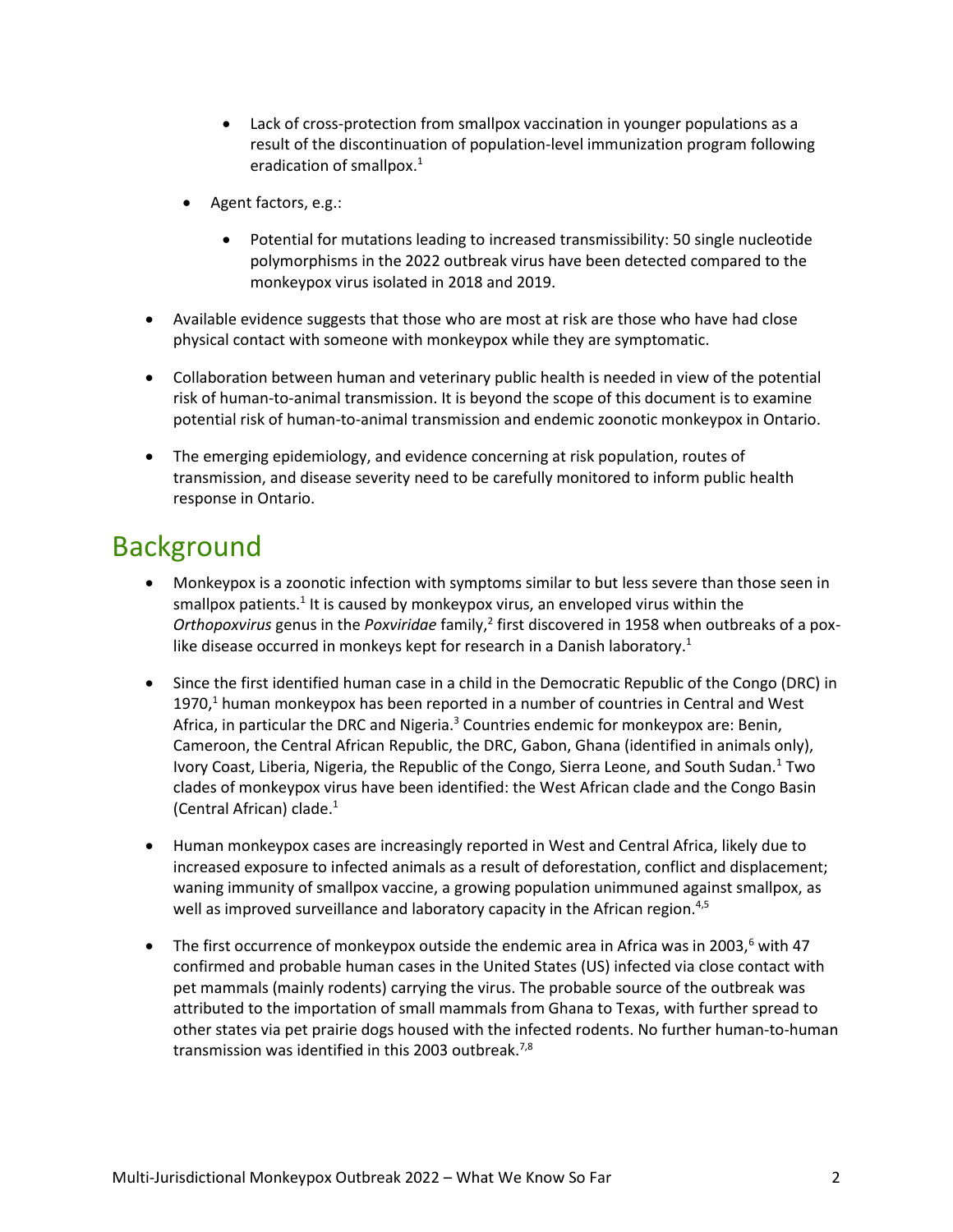• In May 2022 up to May 27, over 400 confirmed and 97 suspect (including possible, probable, suspect) monkeypox cases have been reported from 28 countries.<sup>9</sup> This unexpected large number of confirmed and suspect cases of monkeypox in a short duration of time with no direct travel links to the monkeypox endemic area is unusual, and suggests that community transmission has been going on for some time undetected. This has given rise to an urgent need to understand and contain the global outbreak by raising awareness about monkeypox (e.g., to support health care seeking, and early case detection) and undertaking comprehensive case and contact tracing and management.

## **Methods**

 A rapid, focused scan of relevant background information and recently updated monkeypox publications from selected public health organizations available as of May 27, 2022 (e.g., the United States Centers for Disease Control and Prevention [CDC]; the United Kingdom Health Security Agency [UK HAS]; World Health Organization [WHO]; the European Centre for Disease Prevention and Control [ECDC]) informed the content outlined below, with review from PHO medical and scientific staff.

## Epidemiology

- Sporadic monkeypox cases and outbreaks outside of endemic areas have been reported. Travel-related cases have been reported in the US in 2021, Singapore in 2019, Israel in 2018 and Benin in 1978.<sup>3</sup> For outbreaks in non-endemic areas, the source could be traced to travel to endemic areas, contact with infected animal or person, or contact with objects contaminated by an infected person.
	- In 2003, 47 confirmed and probable cases were reported from six states in the US, attributed to having had contact with pet prairie dogs which in turn acquired the infection after being housed near imported mammals from Ghana, including two African giant pouched rats, nine dormice, and three rope squirrels that later tested positive for monkeypox virus by the Centers for Disease Prevention and Control.<sup>10</sup> A case control study by Reynolds et al. after the outbreak found that cases were more likely than controls to have had daily exposure to a sick animal (odds ratio [OR] = 4.0; 95% CI: 1.2– 13.4), cleaned cages and bedding of a sick animal (OR = 5.3; 95% CI: 1.4–20.7), or touched a sick animal (OR = 4.0; 95% CI: 1.2–13.4).<sup>11</sup> None of the cases in the outbreak were attributed exclusively to person-to-person contact.<sup>10</sup>
	- In September 2018, 3 cases were identified in the UK, including two who had a recent travel history to Nigeria but otherwise epidemiologically unconnected, and a health care worker involved in the care of one of the two cases and likely acquired the infection from contact with contaminated bed linen.<sup>3,12</sup>
	- In May 2021 and June 2021, 3 cases were reported in a family in the United Kingdom (UK), with the index case reporting recent travel history to Nigeria.<sup>13,14</sup>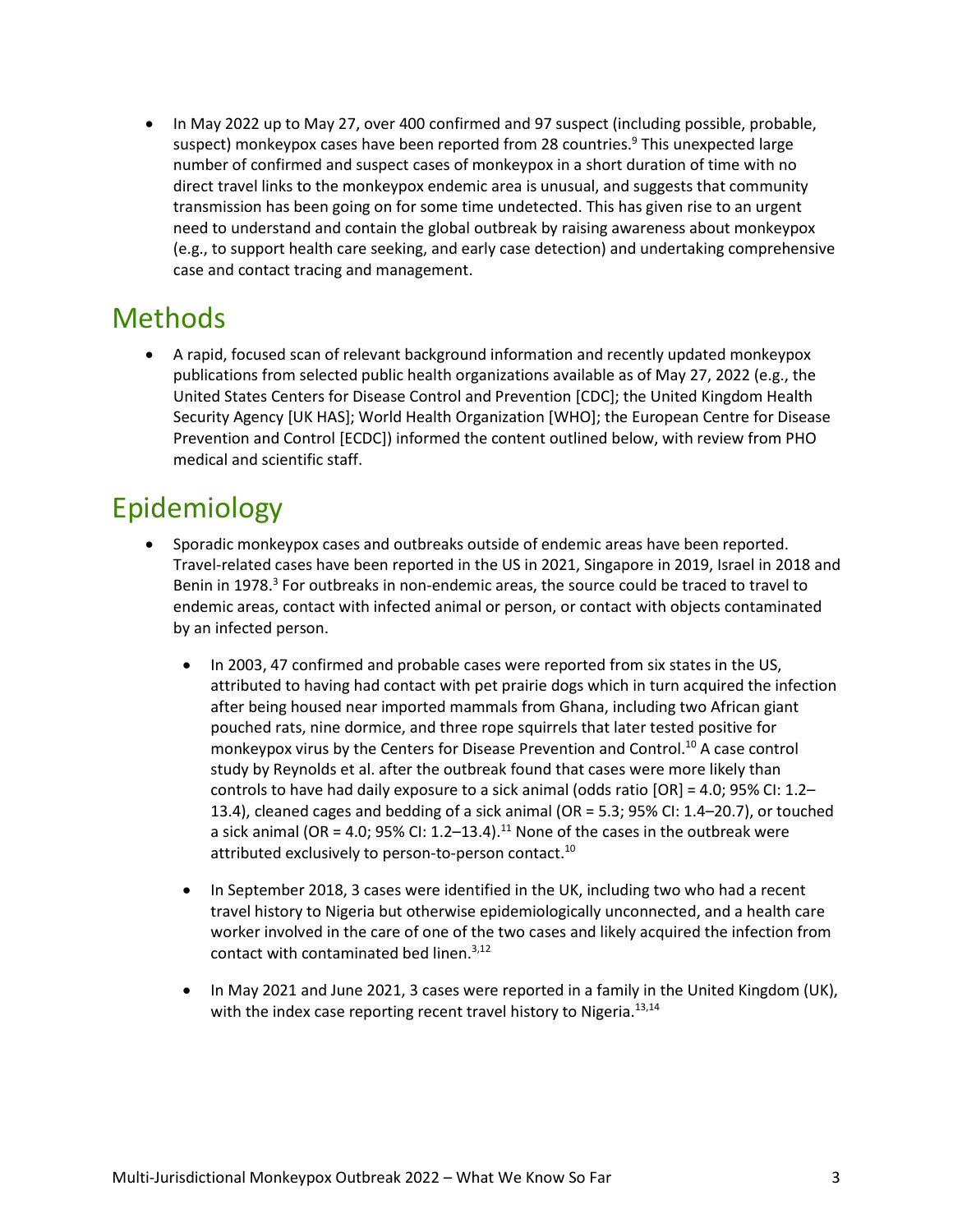- On May 15, 2022, WHO was notified of four confirmed monkeypox from the UK.<sup>15</sup> By May 27, 2022, 500 cases (403 confirmed and 97 suspect) have been reported from 28 countries across four WHO regions: European, the Americas (including Canada), Western Pacific and Eastern Mediterranean.
	- Among the 84 confirmed cases from different regions of the world with hospitalization data, 38 (45.2%) were hospitalized. $9$
	- No deaths associated with these monkeypox infections have been reported to date.<sup>1</sup>
	- All cases confirmed by polymerase chain reaction (PCR) have been identified as being infected with the West African clade. $1$
	- The extent and chains of transmission has yet to be determined as surveillance systems are being put in place. Given the number of countries across multiple WHO regions reporting cases of monkeypox, it is highly likely that cases will be detected in other countries.<sup>1</sup>
	- Reported cases thus far have no established travel links to endemic areas. Based on currently available information, cases have mainly but not exclusively been identified amongst men who have sex with men seeking care in primary care and sexual health clinics.<sup>1</sup> While transmission through sexual contact has not been documented previously,  $^{16}$ the ECDC noted that transmission between sexual partners, due to unprotected intimate contact with an infectious person during sex with infectious skin lesions, seems the likely mode of transmission.<sup>17</sup>
	- Genome sequence from a skin lesion swab from a confirmed case in Portugal indicated a close match with exported cases from Nigeria to the United Kingdom, Israel and Singapore in 2018 and 2019.<sup>18</sup>
	- Preliminary phylogenetic analysis of specimens collected in May 2022 from some European countries showed close relation to each other, providing further evidence of substantial community spread in Europe:
		- A specimen from an individual in Belgium showed close relation to the recently uploaded genome from the outbreak in Portugal.<sup>19</sup>
		- A specimen from an individual in Spain showed close relation to sequences reported by Portugal and Germany.<sup>20</sup>
		- a specimen from an individual in Italy (who arrived from Portugal a week prior to specimen collection) showed close relation to the sequences from Portugal. $^{21}$
		- Phylogenetic inference of the sequence from a skin lesion of a German case also reveals close relation to a 2022 isolate from Portugal.<sup>22</sup> Subsequent analysis of genome sequences from nine additional cases with specimens collected between May 15 and 17, 2022 showed close relation to the 2022 sequences from the UK, Portugal and the US. In addition, these sequences suggest that the 2022 worldwide outbreak most likely has a single origin that is associated with the exportation of monkeypox virus from Nigeria to non-endemic countries (the UK, Israel and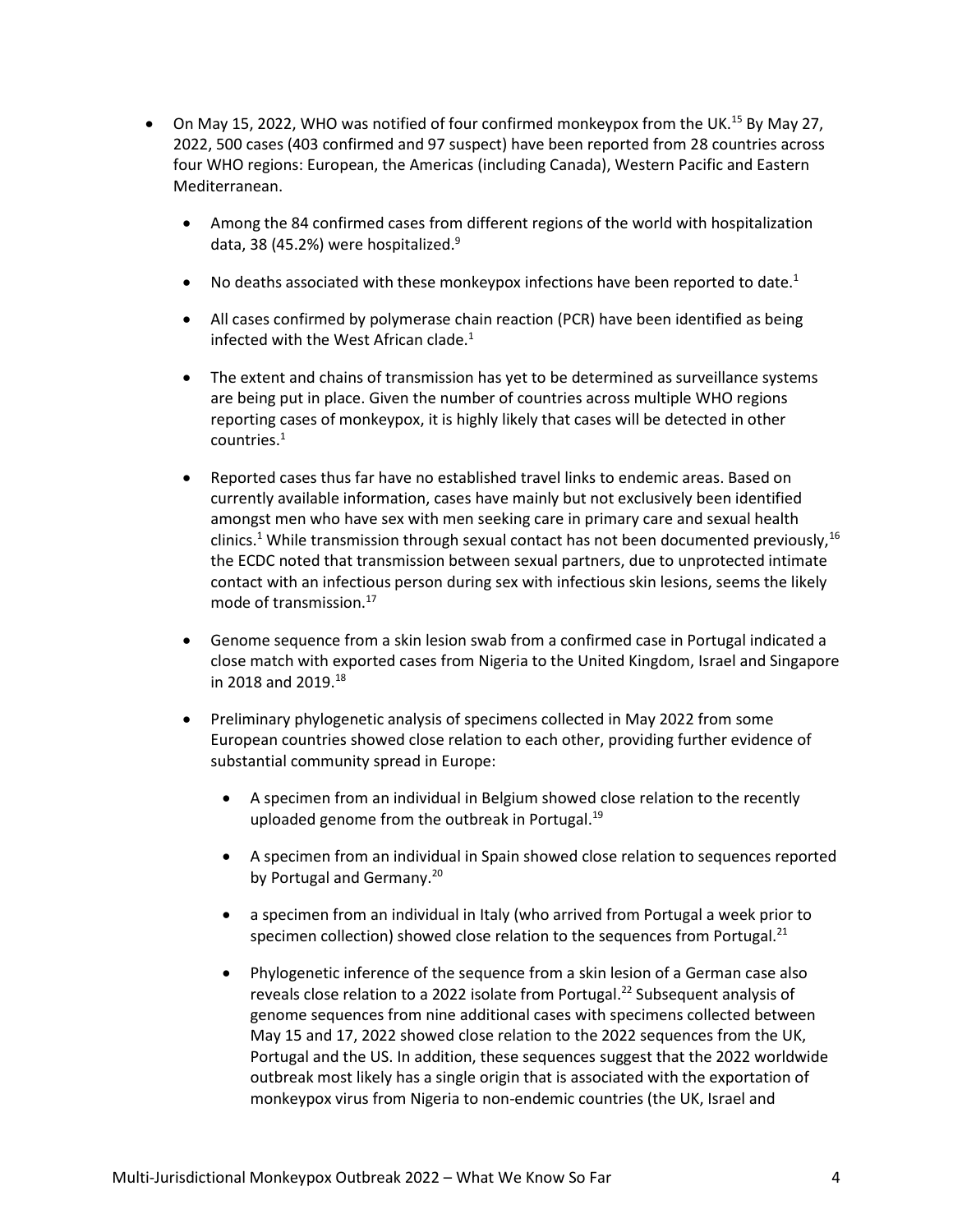Singapore) in 2018 and 2019. However, Isidro et al. detected 50 mutations (single nucleotide polymorphisms) in the 2022 outbreak virus compared to those in 2018 and 2019, which suggested that an "evolutionary jump" may have led to a "hypermutated virus".<sup>23</sup>

- Epidemiologically, international events have also been implicated in seeding the monkeypox virus worldwide. Contact tracing exercises have traced some cases to the Gran Canarian gay pride festival which had up to 80,000 attendants between May 5 and 15, 2022; at least three cases in Belgium have been traced to a large-scale festival in Antwerp between May 5 and 8; and many cases in Spain have been traced to a single sauna in Madrid.<sup>24</sup> At the time of this report, travel history for the 26 Canadian cases was not available.<sup>25</sup>
- It has also been hypothesized that low-level transmission of monkeypox may not have been detected given the infrequent occurrence and lack of awareness among health care providers.<sup>24</sup>

### Clinical Presentation

- Monkeypox is usually self-limiting, lasting for 2–4 weeks.<sup>4</sup> Compared to the Central African clade, the West African clade of monkeypox virus is generally associated with less severe disease.<sup>26</sup> However, monkeypox may be severe in some individuals, such as children, pregnant women or persons with immune suppression due to other health conditions.<sup>1</sup>
- Within three days from the onset of the prodrome symptoms which include fever, chills, myalgia, fatigue, headache, backache,<sup>3</sup> and sometimes sore throat and cough, a maculopapular rash starts from the site of inoculation and rapidly spreads to other parts of the body. Lesions on oral or ophthalmic mucosa (enanthem) may be present<sup>4</sup> and these develop before lesions appear in other parts of the body. Palms and soles are involved in cases of the disseminated rash, which is a characteristic of the disease. Within 12 days, the lesions usually progress simultaneously from macules to papules, vesicles, pustules, crusts and scabs. The lesions may be centrally depressed and can be extremely itchy.<sup>27</sup> Monkeypox by the West African clade may have very few lesions.<sup>4</sup> Not often seen in smallpox or varicella is lymphadenopathy, which may be generalized or localized to several areas (e.g., neck, armpit, or groin). Lymphadenopathy typically occurs with fever onset,  $1-2$  days before rash onset, or rarely with rash onset.<sup>27</sup>
	- Data from the 2003 US monkeypox outbreak reported that individuals with exposure to infected animals that resulted in a break in skin ( $n = 6$ ) may not develop a febrile prodrome.<sup>7</sup> The number of cases may limit the generalizability of this finding to other types of exposure (e.g., person-to-person transmission via skin lesions).

#### Disease Severity

- The severity of monkeypox can depend upon:
	- The strain of the infecting virus. The West African clade which circulates from western Cameroon to Sierra Leone seems to cause less severe illness with a case-fatality rate of 3.6% (95% CI: 1.7%–6.8%), compared to the Congo Basin clade which circulates from central and southern Cameroon to the DRC with a case-fatality rate of 10.6% (95% CI:  $8.4\% - 13.3\%$ ).<sup>28</sup>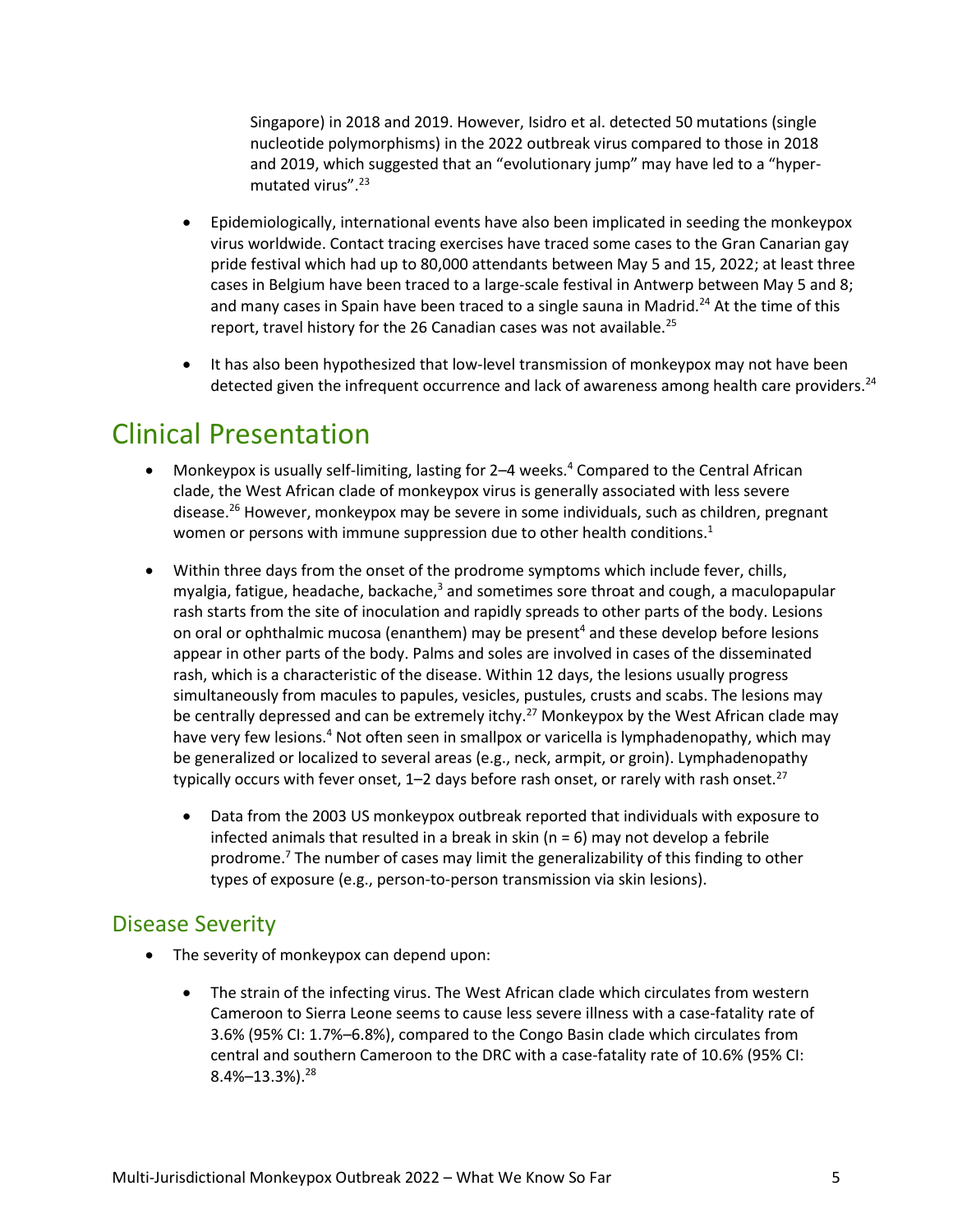- The route of exposure. Data from 47 confirmed and probable cases in the 2003 US outbreak revealed:<sup>7</sup>
	- A higher risk of hospitalization in individuals whose exposure included a break in the skin: 11/17 (68.8%) compared to those whose exposure did not result in a skin break: 3/30 (10.3%); P < 0.001.
	- A higher risk of experiencing at least six systemic symptoms in individuals whose exposure included a break in the skin: 8/17 (49.1%) compared to those whose exposure did not result in a skin break: 5/30 (16.7%); P < 0.041.
- Complications reported in endemic areas include encephalitis, septicemia, secondary skin bacterial infections (from scratching), vomiting, diarrhea, dehydration, conjunctivitis, keratitis, and pneumonia. $4,29$  In addition, low mood and emotional lability (may be due to monkeypox or being put on isolation), as well as slow healing skin lesions/ulcers were reported in cases in the UK.<sup>30</sup>
- Data on monkeypox in immunocompromised patients are limited—in the 2017 Nigeria outbreak, 2/8 patients with laboratory investigations tested positive for human immunodeficiency virus (HIV) (n = 2) and they developed > 100 skin lesions associated with genital ulcers. One of the HIV-positive patient had thrombocytopenia. No deaths were reported among HIV-positive patients.<sup>31</sup>
- Data from 34/37 confirmed monkeypox cases in the 2003 US outbreak noted: $32$ 
	- No patients died as a result of monkeypox.
	- 9/34 (26%) required hospitalization > 48 hours, including a patient with hepatitis C who recovered without significant sequelae.
	- 5/34 (15%) developed severe disease (defined by acuity and burden of fever and rash), including:
		- A 6-year-old girl in intensive care who was intubated and put on mechanical ventilation for encephalitis.
		- A 10-year-old girl in intensive care with tracheal airway compromise secondary to a large retropharyngeal abscess and cervical lymphadenopathy.
	- One patient developed keratitis and corneal ulceration and required corneal replacement.
	- Pediatric patients ( $\leq$  18 years of age; n = 10) were more likely to require intensive care (P = 0.02) but not more likely to have fever  $\geq 38.3^{\circ}$  (P = 0.70); fever lasting  $\geq 7$  days (P = 0.63); cervical lymphadenopathy (P = 1.00); hospitalization > 48 hours (P = 0.42); rash comprised of > 100 lesions (P = 0.32).
	- Prior smallpox vaccination ( $n = 7$ ; median age = 39 years [range 33–47 years]) was not associated with fever (temperature ≥ 38.3°C) (P = 0.62); fever lasting ≥ 7 days (P = 1.00); intensive care (P = 1.00); cervical lymphadenopathy (P = 0.67); or hospitalization > 48 hours (P = 1.00); rash comprised of  $>$  100 lesions (P = 1.00).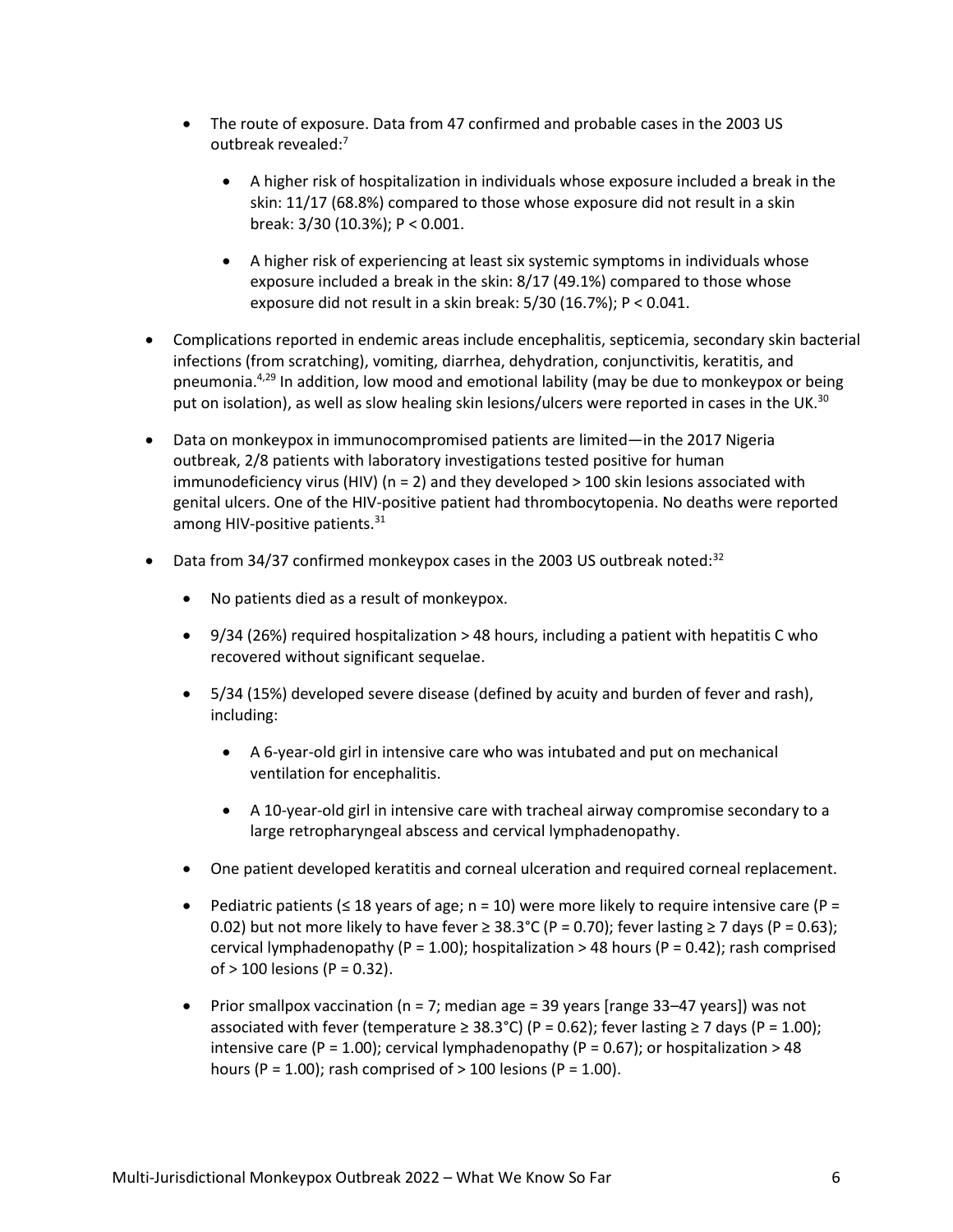- On bivariate analysis, hospitalization > 48 hours was associated with fever ≥ 38.3°C (risk ratio [RR] undefined,  $P = 0.02$ ]; rash comprised of  $> 100$  lesions (RR = 3.7; 95% confidence interval  $[CI] = 1.5-9.0; P = 0.03$ ; adenopathy (RR undefined;  $P = 0.03$ ); nausea and vomiting (RR = 6.4; 95% CI = 1.6–25.5; P < 0.01); oral lesions (RR = 4.3; 95% CI = 1.6–11.8;  $P = 0.01$ ).
- On multivariate analysis, nausea and/or vomiting was associated with hospitalization > 48 hours (OR = 15.8; 95% CI = 2.3–106.2; P = 0.005).
- In a systematic review of the epidemiology of human monkeypox: $^{28}$ 
	- From the 1970's to 1999, 47 deaths were reported; all (100%) occurred in children under 10 years of age in Africa (45 in the DRC and 2 in Gabon). The exact causes of death were not reported.
	- Between 2000 and 2019, 18 deaths were reported (1 in Cameroon, 3 in the Central African Republic, 1 in the DRC, 9 in Nigeria, 4 in the Republic of the Congo); 6 (37.5%) out of 16 with age information occurred in children < 10 years of age. No deaths were reported among the 51 cases in non-endemic areas and the author also noted that the mean age of the seven deaths among the 122 confirmed or probable cases in the 2017 Nigerian outbreak was 27 years.

## Transmission

### Incubation Period

• The incubation period for monkeypox is usually 6–13 days (ranges =  $5-21$  days).<sup>33</sup>

### Period of Communicability

- The infectious period of monkeypox generally starts with the onset of rash until all scabs have fallen off and new skin has grown in, although transmission of monkeypox virus may take place during the prodromal period. $3,4,27$
- In a retrospective study of seven monkeypox acquired via travel to Nigeria ( $n = 4$ ) as well as locally (n = 2 household members) and nosocomially (n = 1) in the UK between 2018 and 2021, the authors reported prolonged viremia (viral DNA remained detectable by polymerase chain reaction up to 29 days from rash onset) and upper respiratory tract viral shedding after crusting of all cutaneous lesions (viral DNA remained detectable by polymerase chain reaction up to 41 days from rash onset).<sup>30</sup>
- More studies are required to inform if person-to-person transmission can take place in asymptomatic monkeypox.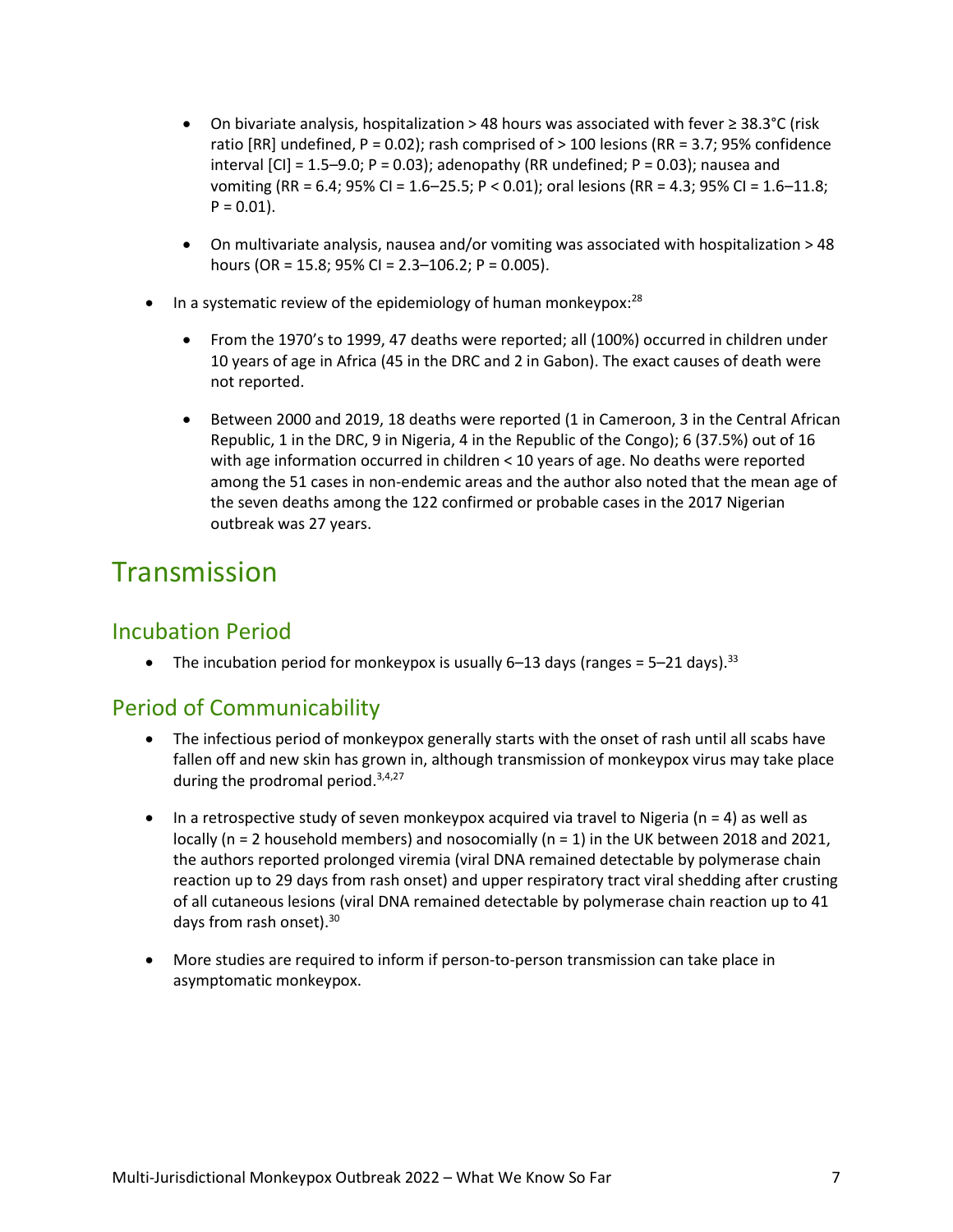### Routes of Transmission

- While various animal species have been identified as susceptible to monkeypox virus, the exact reservoir(s) has yet to be determined. Uncertainty remains on the natural history of the monkeypox virus and further studies are needed to identify the exact reservoir(s) and how virus circulation is maintained in nature. Humans can be infected with monkeypox virus from eating inadequately cooked meat and other animal products of infected animals.<sup>1</sup>
- Unlike Central African monkeypox virus for which person-to-person spread is well documented, West African monkeypox virus is associated with limited person-to-person spread<sup>27</sup> (see [Secondary Attack Rates](#page-7-0) below) and may take the following routes: 3,4,26
	- Respiratory tract secretions during direct and prolonged face-to-face contact (duration of contact not reported). Also, laboratory workers are at risk of acquiring monkeypox from spillage or aerosolization of virus-containing specimens when appropriate biosafety procedures are not followed.
	- Spillage or aerosolization of virus-containing specimens by laboratory workers
	- Contact of non-intact skin or mucous membranes with body fluids of an infected person (including from mother to infant after birth), open rash lesions or scabs, or objects (e.g., bedding or clothing) contaminated with the virus.
	- Transplacental transmission from mother to fetus.
- In the 2017 Nigeria monkeypox outbreak, Ogoina et al. described >100 skin lesions associated with monkeypox ulceration affecting the genitalia of two monkeypox patients co-infected with HIV, postulating the potential for monkeypox transmission via close physical contact or genital secretions. However, the authors noted that the role of genital secretions in monkeypox transmission has not been established. $31$

### <span id="page-7-0"></span>Secondary Attack Rates

- Person-to-person transmission of monkeypox seem to take place more efficient for the Central African clade.
- In a systematic review by Bunge et al., the overall secondary attack rates (SARs) of monkeypox range from 0% to 10.2%, including:<sup>28</sup>
	- Among household members:
		- 0% (0/20 contacts) in Cameroon where both Western and Central African clades have been detected.
		- $\bullet$  7.5% (3/40 contacts); median of 50% (range = 50%-100%; contacts of 16 households) in the DRC where primarily Central African clade circulates.
	- Contacts of unspecified nature in areas where primarily the Central African clades:
		- 0% (0/33 contacts) in Central African Republic.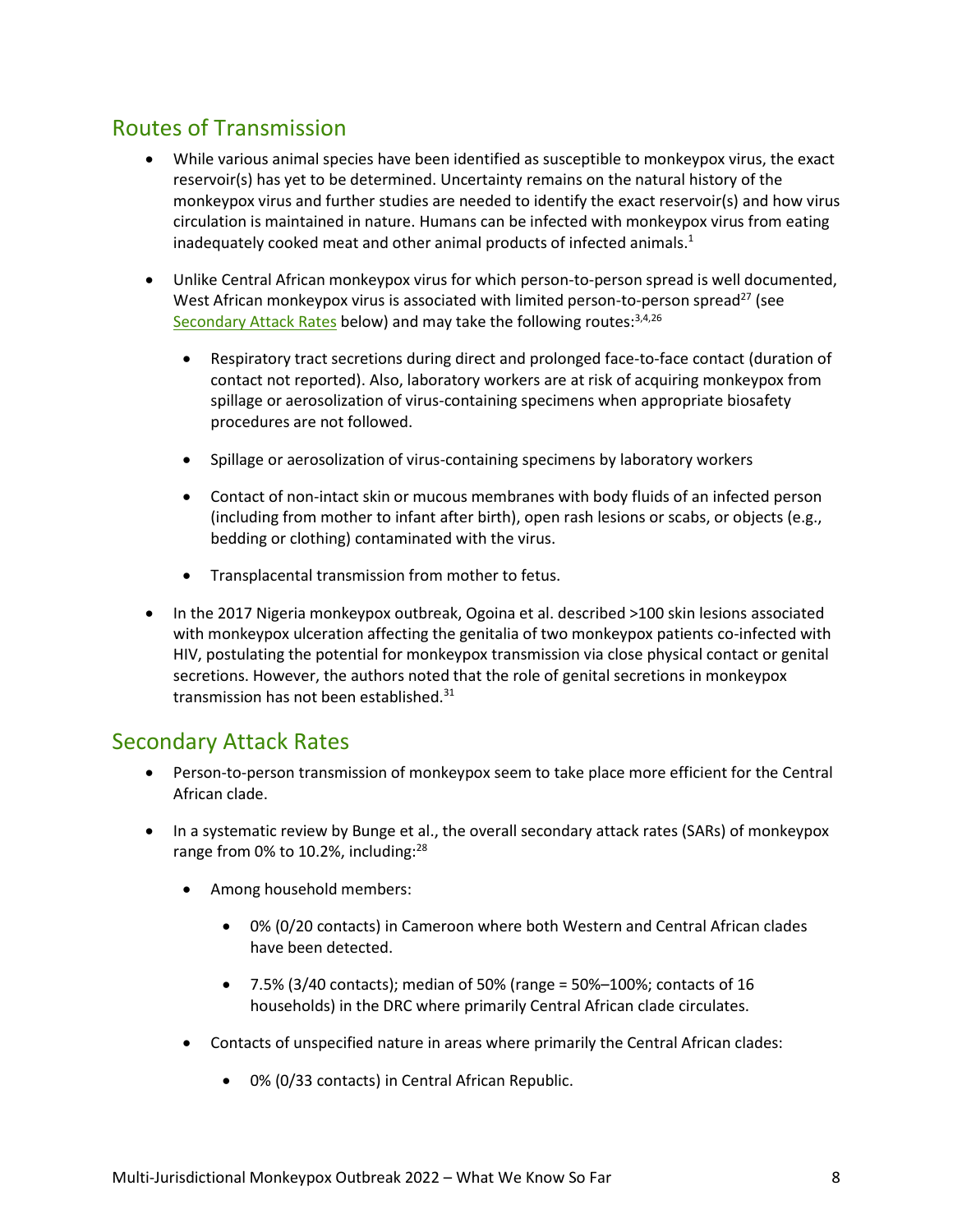- 0% (0/30 contacts of one case); 3% (69/2,278 contacts); 3.3% (4/123 contacts); 10.2% (4/39 contacts) in the DRC.
- $\bullet$  0.3% (1/292 contacts) in Gabon.
- Contacts of unspecified nature in areas where West African clade is assumed to circulate:
	- 0% (0/16 contacts) in Israel.
	- 0% (0/7 contacts) in Ivory Coast.
	- 0% (0/44 contacts; 0/23 contacts; 0/136 contacts) in Liberia.
	- 0% (0/30 contacts; 0/16 contacts) in Sierra Leone.
	- $\bullet$  0.3% (1/288 contacts) in the UK.
- Using active surveillance data of 338 monkeypox cases and their 3,686 close, face-to-face contacts in Zaire from 1981 to 1986, the observed SAR was 3% (69/2,278 contacts): $34$ 
	- SARs were significantly higher for contacts unvaccinated against smallpox compared to vaccinated contacts: 7.47% (54 cases/723 contacts) vs. 0.96% (15 cases/1,555 contacts);  $P < 0.001$
	- SARs were significantly higher for household contacts compared to non-household contacts: 3.73% vs. 1.86%; P < 0.05
	- SAR for household contacts unvaccinated against smallpox was 7 times higher than that for vaccinated household members: 9.28% (40 cases/431 contacts) vs. 1.31 (13 cases/989 contacts);  $P < 0.01$

### **Diagnosis**

- Individuals with compatible clinical and exposure history should be assessed by a health care provider and tested as indicated. Consult with PHO's laboratory if you have any questions regarding testing eligibility.<sup>35</sup>
- Please refer to [PHO's website on monkeypox virus](https://www.publichealthontario.ca/en/Laboratory-Services/Test-Information-Index/Monkeypox-Virus) for details on testing indications, specimen requirements, how to collect and submit specimens, preparation prior to transport, requisition form and instructions for completion, kit ordering, turnaround time, test methods, and result reporting.35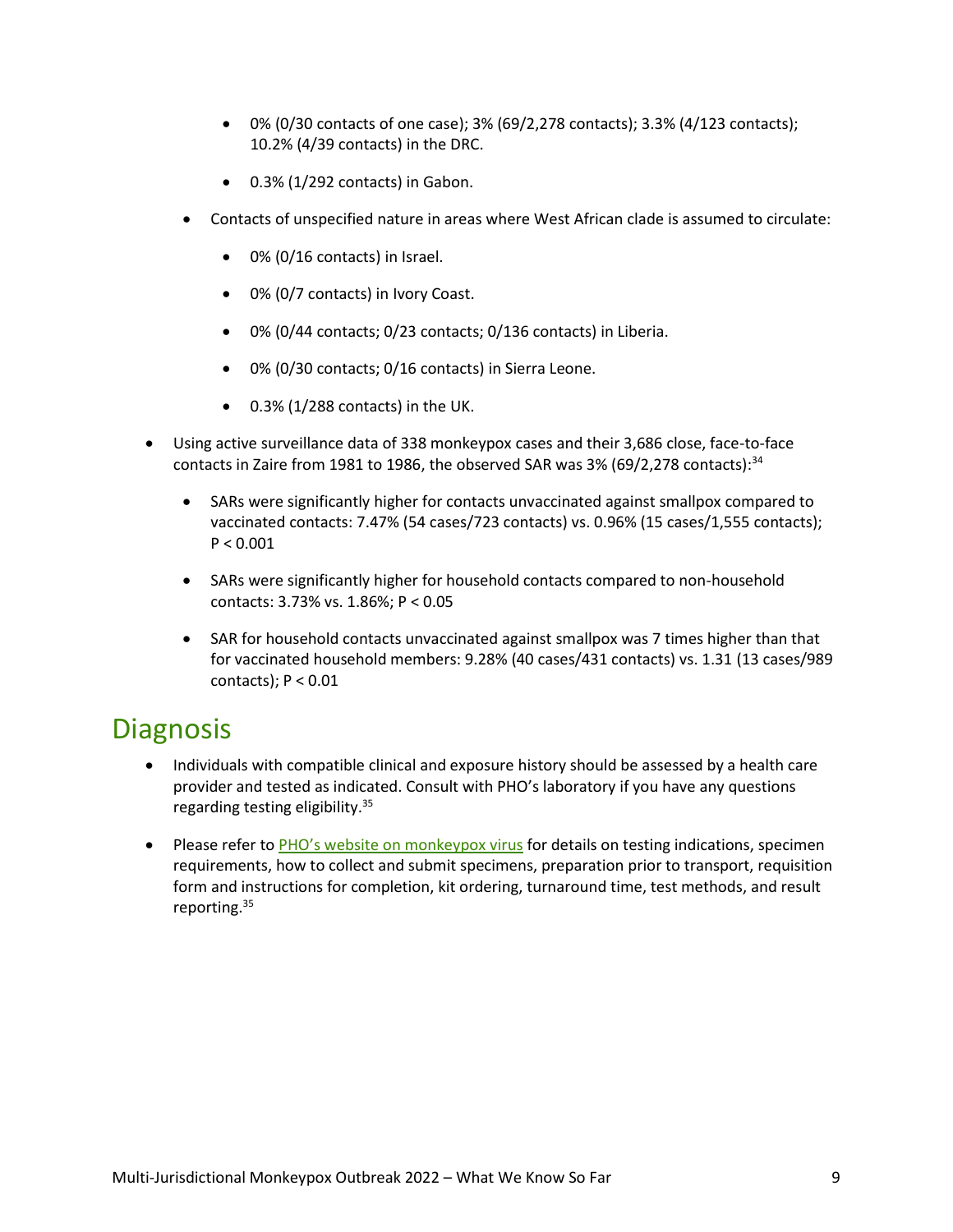## Case and Contact Management

A jurisdictional scan of publicly available information up to May 27, 2022 was completed for select health organizations (i.e., ECDC, CDC, WHO, and UKHSA). This scan was informed by scanning of key health organization websites, as well as general Google searches for items related to case and contact management guidance surrounding monkeypox. A formal bibliographic search was not conducted due to time constraints; thus, some relevant articles may not be included. At the time of writing, there was no CCM guidance published from Ontario nor Quebec. The literature will be monitored moving forward.

Approaches to contact management by selected organizations are summarized below.

### World Health Organization<sup>1</sup>

- Investigation of suspect case should take place as soon as possible and include: clinical examination with appropriate personal protective equipment; exploring possible sources of infection; collecting and submitting specimens for laboratory analysis in a safe manner. See also WHO's *[Surveillance, Case Investigation and Contact Tracing for Monkeypox](https://apps.who.int/iris/rest/bitstreams/1425000/retrieve)* for definitions of suspected, probable and confirmed cases.<sup>36</sup>
- Contact definition: A contact is defined as a person who, in the period beginning with the onset of the source case's first symptoms, and ending when all scabs have fallen off, has had one or more of the following exposures (face-to-face exposure direct physical contact, including sexual contact, contact with contaminated materials such as clothing or bedding) with a probable or confirmed case of monkeypox.
- Contact identification: Cases can be prompted to identify contacts across a number of contexts and any recalled interactions. Attendance lists can also support identification. As soon as a suspect case is identified, contact identification and contact tracing should be initiated. Case patients should be interviewed to elicit the names and contact information of all such persons. Contacts should be notified within 24 hours of identification.
- Contact monitoring: Contacts should be monitored at least daily for the onset of signs/symptoms for a period of 21 days from the last contact with a patient or their contaminated materials during the infectious period.
	- Passive: identified contacts provided with information on the signs/symptoms to monitor, permitted activities, and how to contact the public health department if signs/symptoms develop.
	- Active: public health officials are responsible for checking at least once a day to see if a person under monitoring has self-reported signs/symptoms.
	- Direct: variation of active monitoring that involves at least daily either physically visiting or visually examining via video for signs of illness.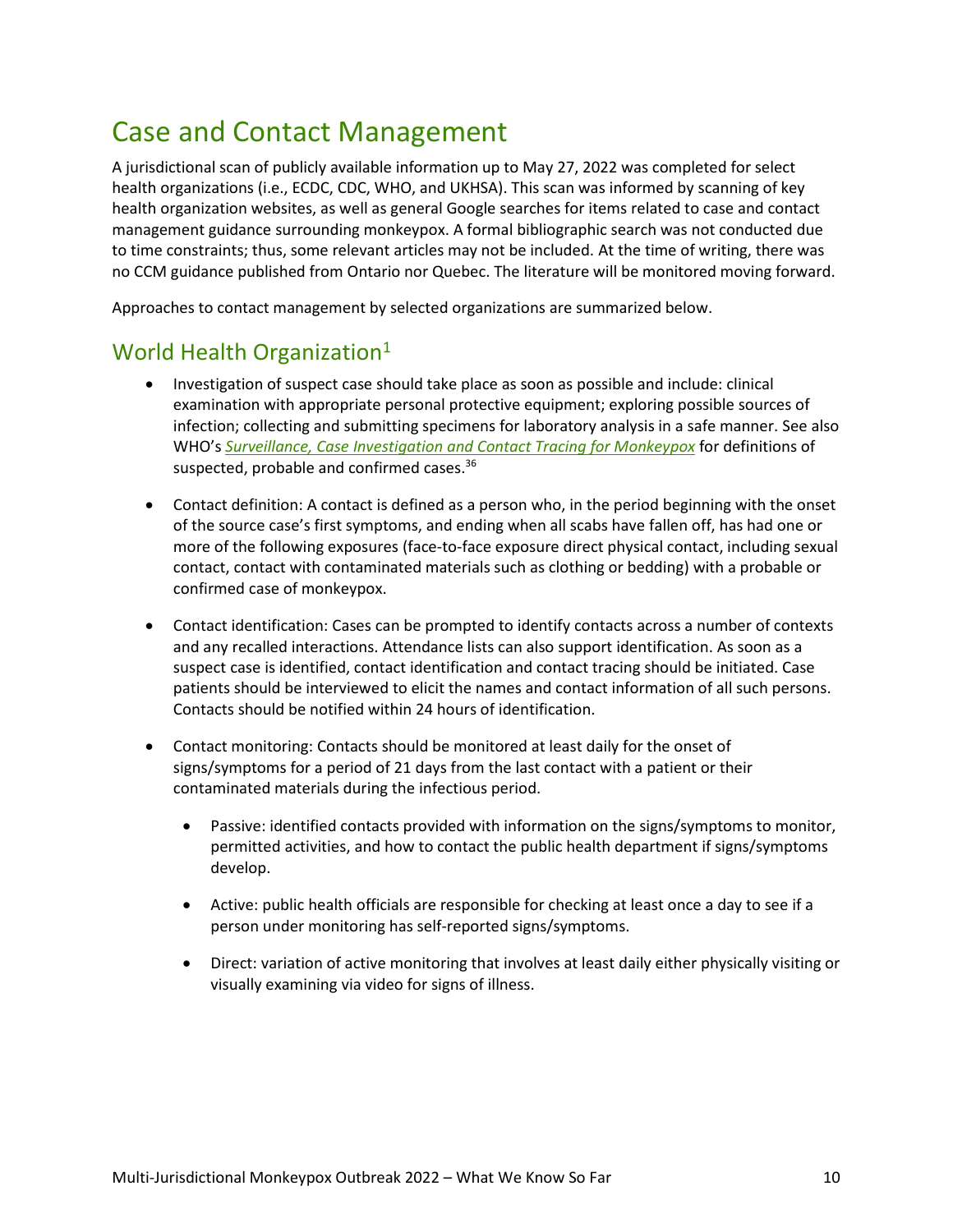### European Centre for Disease Prevention and Control<sup>4</sup>

- Cases should be assessed medically for severity and risk factors to ensure they receive proper medical care; remain in isolation (including abstaining from sexual activity and close physical contact) until complete healing of rash; contact with immunocompromised persons and with pets should be avoided. See ECDC's *[Rapid Risk Assessment: Monkeypox Multi-country Outbreak](https://www.ecdc.europa.eu/sites/default/files/documents/Monkeypox-multi-country-outbreak.pdf)* for definitions of probable and confirmed cases.<sup>4</sup>
- ECDC definition of a contact of a monkeypox case: sexual partners; persons living in the same household; persons sharing clothing; persons sharing closed workplaces within 1–2 m for long periods of time, caregivers of cases with symptoms, health care workers exposed to monkeypox case body fluids, lab staff suffering exposure to occupational accident, copassengers on transit seated 1–2 seats apart for at least 8 hours duration.
- Contact management guidance: careful benefit/risk assessment for the need for smallpox vaccination [as post-exposure prophylaxis]; self-monitor for 21 days from last exposure for fever or other symptoms (headache, back ache etc.) or new unexplained rash, in that case selfisolate and abstain from sexual activity and avoid close physical contact for 21 days or until monkeypox is excluded; careful hand hygiene and respiratory etiquette; avoid contact with mammal pets for 21 days or until monkeypox is excluded.
- Description of all other contacts: brief social interactions, work colleagues not sharing same office, person sharing fitness equipment, social encounters, health care workers with appropriate personal protective equipment.
	- Management guidance: Depending on the certainty of contact, some of these contacts may be asked to self-monitor for fever or other symptoms (headache, back ache etc.) or new unexplained rash for 21 days from last exposure.

### United Kingdom Health Security Agency<sup>37</sup>

- Laboratory-confirmed cases should be managed as a high consequence infectious disease for complete containment. See UKHSA's *[Guidance: Monkeypox: Case Definitions for Definitions of](https://www.gov.uk/guidance/monkeypox-case-definitions?utm_medium=email&utm_campaign=govuk-notifications-topic&utm_source=facc962b-eb5d-46b4-bf5b-dac42e6ffaad&utm_content=immediatelyhttps://www.gov.uk/guidance/monkeypox-case-definitions?utm_medium=email&utm_campaign=govuk-notifications-topic&utm_source=facc962b-eb5d-46b4-bf5b-dac42e6ffaad&utm_content=immediately)  [Possible, Probable and Confirmed Cases](https://www.gov.uk/guidance/monkeypox-case-definitions?utm_medium=email&utm_campaign=govuk-notifications-topic&utm_source=facc962b-eb5d-46b4-bf5b-dac42e6ffaad&utm_content=immediatelyhttps://www.gov.uk/guidance/monkeypox-case-definitions?utm_medium=email&utm_campaign=govuk-notifications-topic&utm_source=facc962b-eb5d-46b4-bf5b-dac42e6ffaad&utm_content=immediately)*.
- Recommendations for post-exposure prophylaxis depends on the risk of exposure:
	- Unprotected direct contact or high risk environmental contact are deemed at high risk; post-exposure prophylaxis should be offered ideally within 4 days up to 14 days. These individuals should be actively monitored for symptoms daily for 21 days after last exposure; self-isolation (including work exclusion) should be carried out or 21 days from last exposure; contact with immunocompromised people, pregnant women, children <12 years of age should be avoided whenever possible.
	- Unprotected exposure to infectious materials are deemed at medium risk; post-exposure prophylaxis should be offered ideally within 4 days up to 14 days, and these individuals should be actively monitored for symptoms daily for 21 days after last exposure. Contact with immunocompromised people, pregnant women, children <12 years of age should be avoided whenever possible. Self-isolation is not required and work exclusion is not necessary unless that involves contact with immunocompromised persons.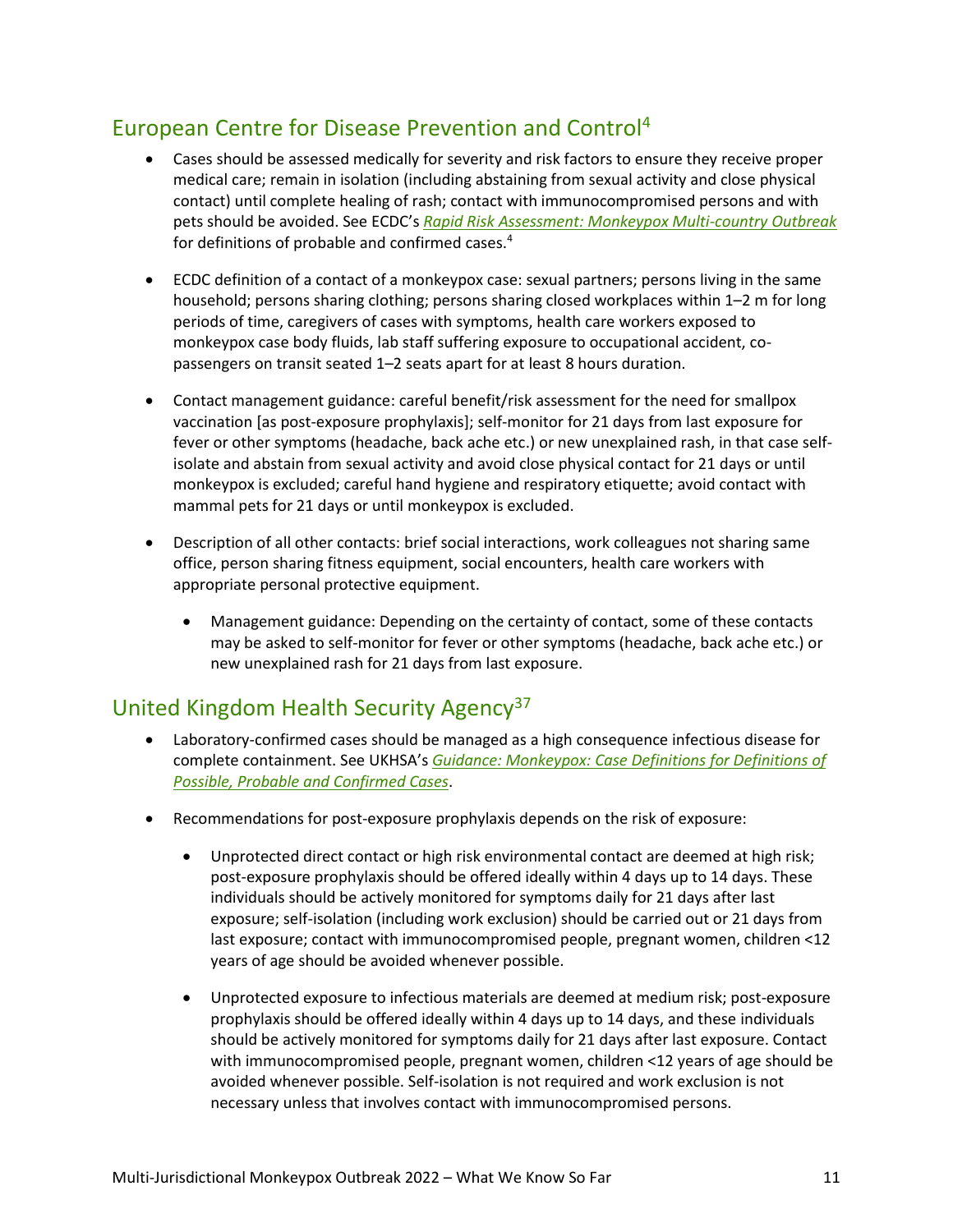Protected or droplet exposure, as well as exposures that do not involve physical contact are deemed at low risk; post-exposure prophylaxis is not required. These individuals can continue with their routine activities and monitored passively as long as they remain asymptomatic.

### Centers for Disease Prevention and Control<sup>38</sup>

- See CDC's *[Monkeypox: Case Definition](https://www.cdc.gov/poxvirus/monkeypox/clinicians/case-definition.html)* for definitions for person under investigation; possible, probable, confirmed ortopoxvirus and confirmed monkeypox cases.
- CDC recommends that people who have been exposed to animals or people confirmed to have monkeypox should be monitored for fever (≥ 38°C); chills; new lymphadenopathy; or new skin rash for 21 days after their last exposure. Fever and rash occur in nearly all individuals infected with monkeypox virus. CDC recommendations for exposed health care professionals include:
	- Any health care worker who has cared for a monkeypox patient should be alert to the development of symptoms that could suggest monkeypox infection, especially within the 21 day period after the last date of care, and should notify infection control, occupational health, and the health department to be guided about a medical evaluation.
	- Health care workers who have unprotected exposures (i.e., not wearing personal protective equipment) to patients with monkeypox may be at high or intermediate risk of exposure (see CDC's [Monkeypox: Monitoring People Who Have Been Exposed](https://www.cdc.gov/poxvirus/monkeypox/clinicians/monitoring.html) for detail.)<sup>38</sup> These workers do not need to be excluded from work duty, but should undergo active surveillance for symptoms, which includes measurement of temperature at least twice daily for 21 days following the exposure. Prior to reporting for work each day, the health care worker should be interviewed regarding evidence of fever or rash. Those at high risk of exposure should be offered post-exposure prophylaxis, and those at intermediate risk of exposure should make an informed clinical decision after assessing the risk and benefits of post-exposure prophylaxis.
	- Health care workers who have cared for or otherwise been in direct or indirect contact with monkeypox patients while adhering to recommended infection control precautions are at low or uncertain risk of exposure. Post-exposure prophylaxis is not required and these workers may undergo self-monitoring or active monitoring as determined by the health department.

## Considerations for Case and Contact Management

 Ontario has adopted a cautious approach to public health management of suspect, probable and confirmed cases of monkeypox and their contacts. Please see *[Monkeypox Virus: Interim](https://www.publichealthontario.ca/-/media/Documents/M/2022/monkeypox-virus-interim-case-contact-management-guidance-phu.pdf?sc_lang=enhttps://www.publichealthontario.ca/-/media/Documents/M/2022/monkeypox-virus-interim-case-contact-management-guidance-phu.pdf?sc_lang=en)  [Public Health Case and Contact Management Guidance Considerations for Local Public Health](https://www.publichealthontario.ca/-/media/Documents/M/2022/monkeypox-virus-interim-case-contact-management-guidance-phu.pdf?sc_lang=enhttps://www.publichealthontario.ca/-/media/Documents/M/2022/monkeypox-virus-interim-case-contact-management-guidance-phu.pdf?sc_lang=en)  [Units](https://www.publichealthontario.ca/-/media/Documents/M/2022/monkeypox-virus-interim-case-contact-management-guidance-phu.pdf?sc_lang=enhttps://www.publichealthontario.ca/-/media/Documents/M/2022/monkeypox-virus-interim-case-contact-management-guidance-phu.pdf?sc_lang=en)* for details.39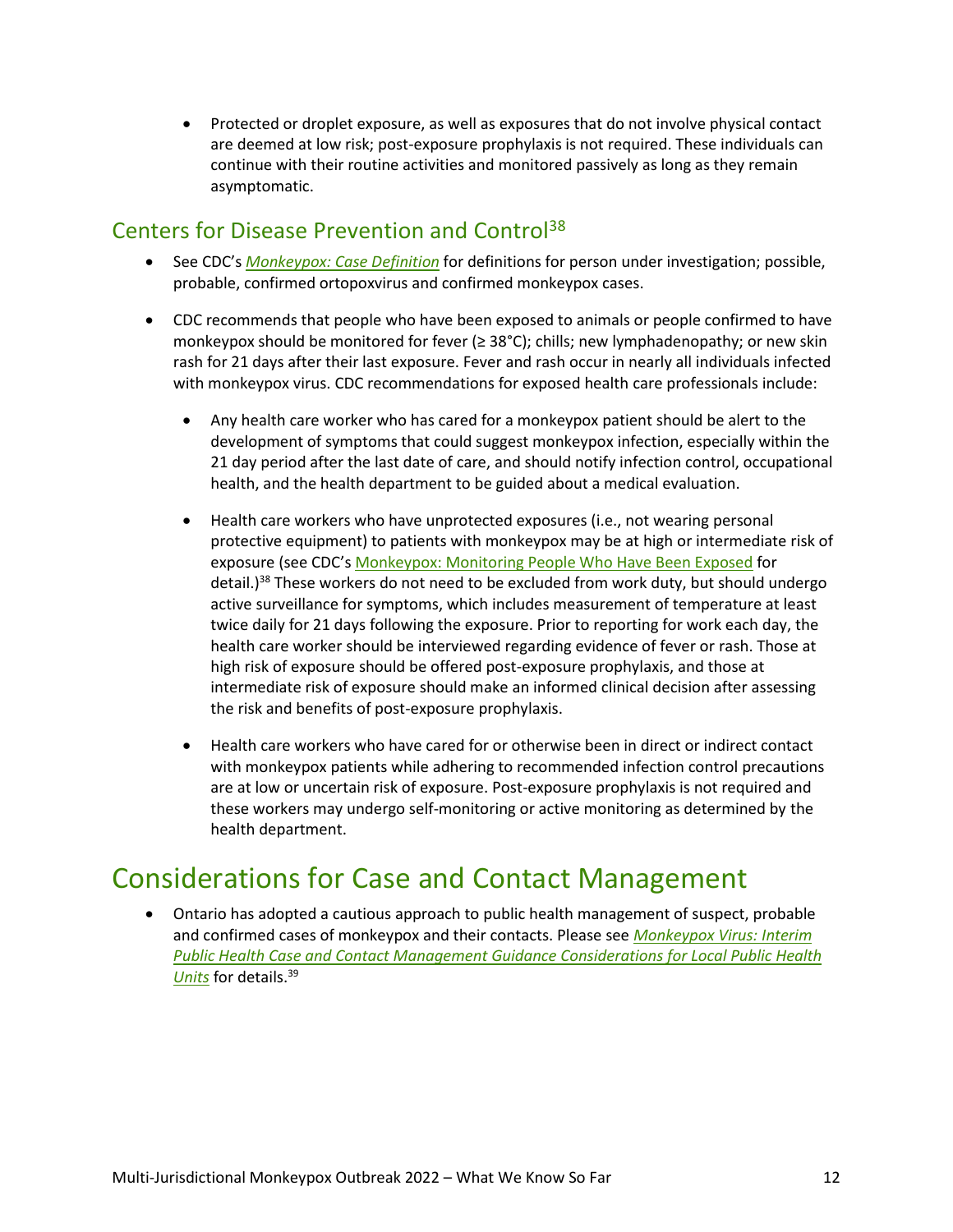## Post-Exposure Prophylaxis

- As monkeypox is related to the virus causing smallpox, vaccines designed for smallpox will provide a degree of cross-protection. Previous data from Africa suggests that previous vaccines against smallpox may be up to 85% effective in preventing monkeypox infection.<sup>37</sup>
- Imvamune vaccine is a third generation smallpox vaccine authorized in Canada for adults 18 years and older for prevention of monkeypox infection.
	- Imvamune vaccine is produced from the strain Modified Vaccinia Ankara-Bavarian Nordic (MVA-BN), an attenuated non-replicating orthopoxvirus.
	- The primary vaccination schedule in Vaccinia-naïve individuals consists of two doses of 0.5 mL four weeks apart administered by the subcutaneous route.
	- Preclinical studies and phase I/II clinical trials of Imvamune vaccine have suggested that two doses of vaccine are immunogenic, generating antibody levels considered protective against smallpox, and by extrapolation, monkeypox.
	- A 2019 phase III efficacy trial found that Imvamune vaccine induced peak neutralizing antibodies 2-fold higher compared to a second-generation smallpox vaccine produced by Sanofi Pasteur. Immune responses were shown to be non-inferior after vaccination with a single dose of Imvamune vaccine, at a time when the second-generation vaccine was reported to have induced a protective response.<sup>40</sup>
	- Data on long-term immunogenicity are lacking, but an additional dose of vaccine given to individuals previously vaccinated with smallpox vaccines (including earlier generation vaccines) should rapidly boost pre-existing immunological memory.<sup>41</sup>
	- First and second generation smallpox vaccines have been associated with severe adverse events, including inadvertent inoculation, generalized or progressive vaccinia, vaccinia keratitis, post-vaccinial encephalitis, and acute myopericarditis. In contrast, Imvamune has a favourable safety profile compared to older generation smallpox vaccines due to the MVA-BN strain being replication-deficient. The most common side effects include injection site pain, erythema, induration and swelling. The most common systemic reactions observed after vaccination are fatigue, headache, myalgia, and nausea. In clinical trials, cardiac adverse events of special interest (AESIs), such as asymptomatic troponin elevation, abnormal ECG findings, tachycardia, and palpitations, were reported to occur in 1.4% (91/6,640) of Imvamune® recipients and 0.2% (3/1,206) of placebo recipients who were smallpox vaccine-naïve; however; none of these individuals were confirmed to have myocarditis, pericarditis, or other cardiac inflammatory disease.
- There is very limited evidence on the effectiveness of Imvamune vaccine as post-exposure prophylaxis. Prompt use of Imvamune vaccine within 4 days from the date of last exposure to the case may prevent the onset of symptoms, whereas PEP given between 4 to 14 days from the date of last exposure may modify the disease course.  $38,42$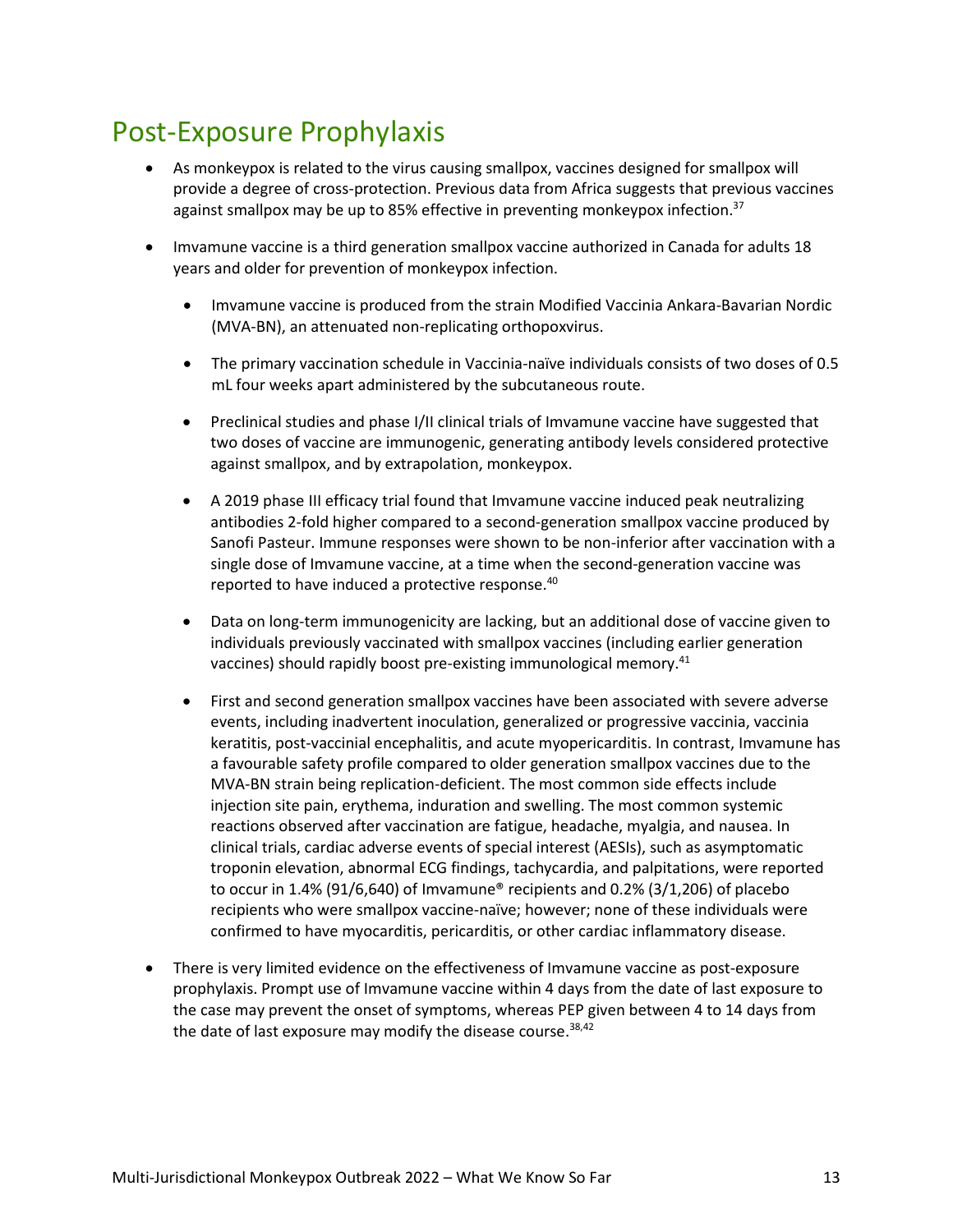- Imvamune vaccine was previously used in two instances in response to several cases of imported monkeypox in the UK. In 2018, the vaccine was offered as post-exposure vaccination to 17 community contacts with 29% (5) uptake. There was no onward transmission identified among the community contacts. The vaccine was also offered to 147 occupational contacts with 85.8% (126) uptake; following post-exposure prophylaxis, one case was identified in a HCW who received vaccine 6 to 7 days after initial exposure. After a separate monkeypox exposure in 2019, 17 of 18 contacts accepted post-exposure vaccination; UKHSA did not report any secondary cases. Infants and young children received post-exposure vaccine in these incidents with no adverse events.
- In response to the current monkeypox cases occurring in several countries worldwide, a limited number of jurisdictions have issued guidance on the use of Imvamune vaccine as post-exposure prophylaxis for the highest-risk contacts of monkeypox cases.<sup>4,38,43-46</sup> However, there is variability in how risk levels of contacts are defined.
	- There are limited data on the use of Imvamune vaccine in special populations including persons under 18 years of age, persons who are pregnant or breast-feeding, and persons who are immunocompromised. Additional risk/benefit discussion is indicated for these persons prior to receiving vaccine as PEP.
	- Existing guidance on post-exposure prophylaxis do not contain recommendations for use in the context of mass vaccination.
	- Guidance on the use of Imvamune vaccine for post-exposure prophylaxis from the National Advisory Committee on Immunization (NACI) is forthcoming.
- Depending on the availability of resources, ring vaccination strategy may be considered to enhance post-exposure prophylaxis. Ring vaccination involves vaccinating all persons surrounding a confirmed or probable case who could potentially contribute to the chain of transmission. Examples include contacts of confirmed or probable cases, as well as those who are in close contact with those contacts.<sup>47</sup> This strategy was used successfully in the final stages of the smallpox eradication program and to suppress Ebola. However, ring vaccination without effective contact tracing measures may be insufficient to contain an outbreak.<sup>48</sup>

## Implications for Public Health Practice

- While historically monkeypox did not seem to transmit easily from person to person, rigorous surveillance and public health measures will be required to manage this outbreak given the concern that undetected monkeypox might have been circulating worldwide due to the following factors:
	- Presence of 26 cases in Canada as of May 26 (including one case in Ontario).
	- Increasing incidence in endemic areas.
	- Incomplete knowledge of the extent and network of transmission.
	- Occurrence of cases around the world in the month of May in people without travel history to endemic areas.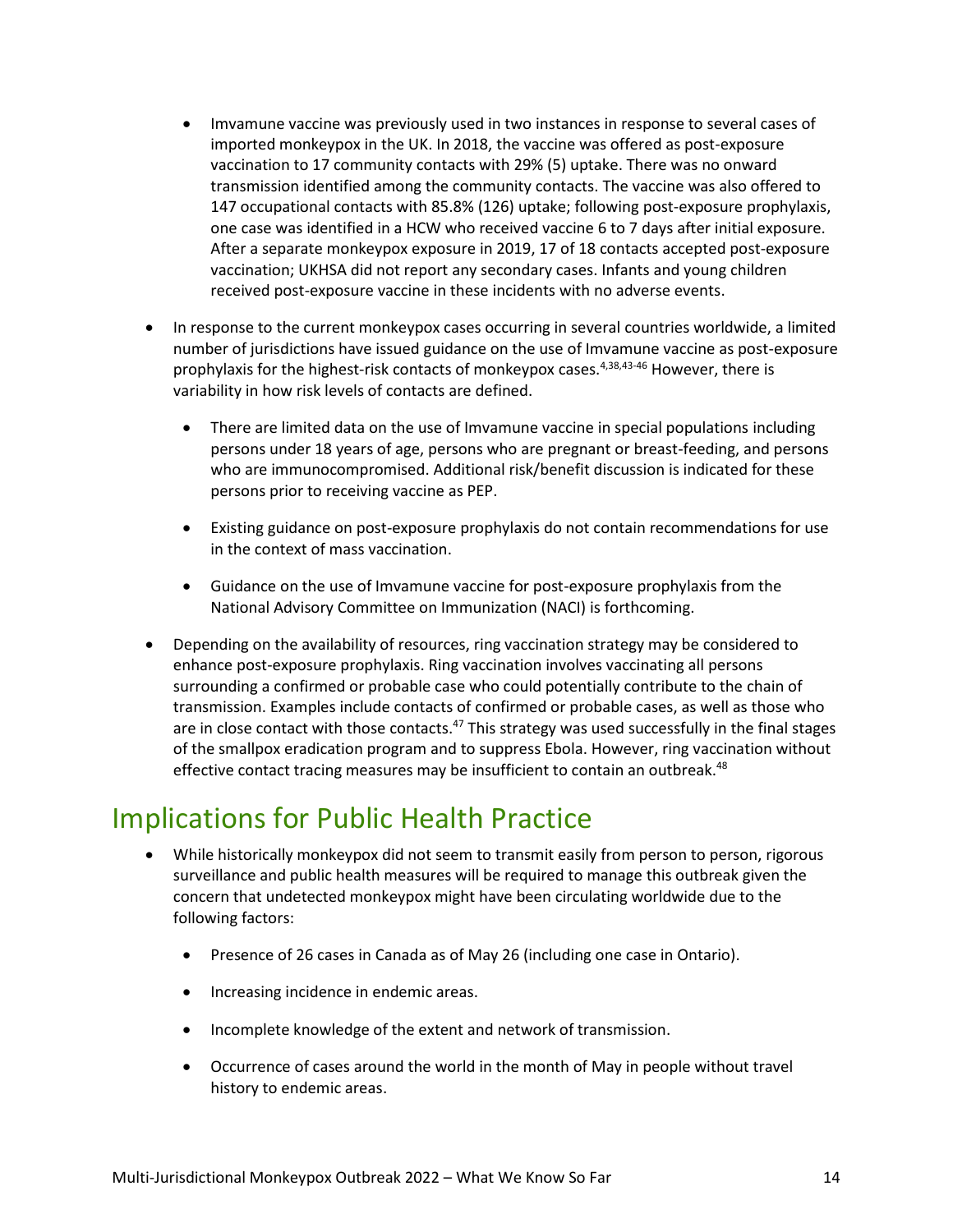- Virological evidence of mutations with epidemiological and clinical impacts yet to be determined.
- Lack of immunity against poxviruses in population groups under 50 years of age.
- Lack of specifically defined animal reservoirs with the potential of human-to-animal transmission.
- Although the current outbreak is associated with the less virulent Western Africa clade, a clear overview of the epidemiology and clinical presentations is still missing and monkeypox virus may cause severe disease in certain population groups (e.g., young children, pregnant women, immunocompromised persons).<sup>4</sup> Waning effectiveness of smallpox vaccine in older populations, the lack of treatment for monkeypox, and gap in data on the effectiveness of smallpox vaccine as pre-exposure and post-exposure prophylaxis for immunocompromised individuals together may render Ontarians vulnerable to severe monkeypox disease.
- Diagnostic testing of active monkeypox is currently done at the National Microbiology Laboratory, adding to the turnaround time for case identification and subsequent demand on case management capacity. To reduce turnaround time, PHO laboratory will be reporting negatives as final and positives as "preliminary detection of orthopoxvirus". Meanwhile, special packaging and handing requirements for testing specimens could pose additional operational challenges in prompt case identification.
- A timely public health response, including proactive non-stigmatizing risk communication articulated in collaboration with key stakeholders and community partners, and a cautious approach to public health case and contact management is important to stop further spread of monkeypox.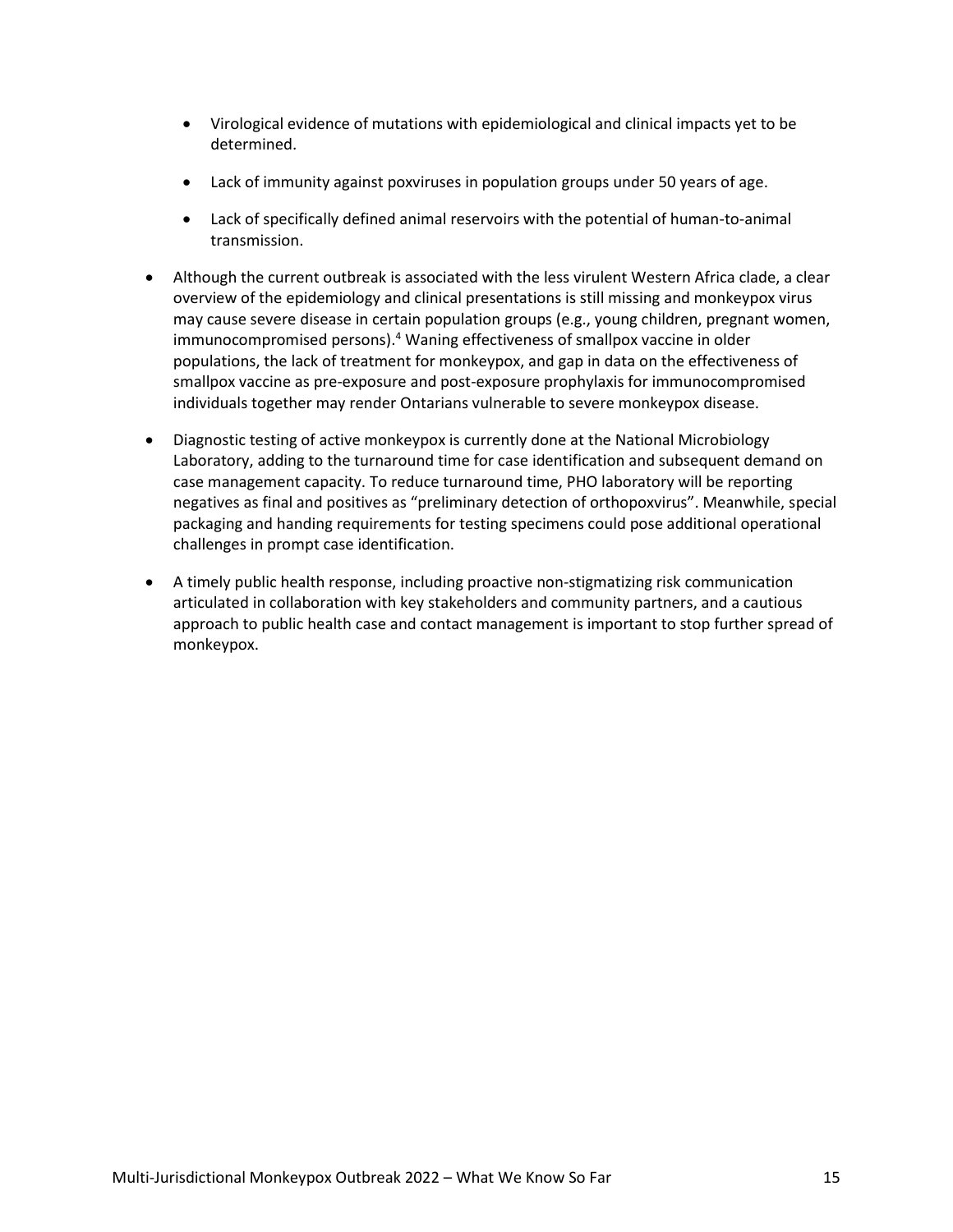## References

- 1. World Health Organization. Multi-country monkeypox outbreak in non-endemic countries [Internet]. Geneva: World Health Organization; 2022 [cited 2022 May 27]. Available from: [https://www.who.int/emergencies/disease-outbreak-news/item/2022-DON385](http://www.who.int/emergencies/disease-outbreak-news/item/2022-DON385)
- 2. Public Health Agency of Canada. Pathogen safety data sheets: infectious substances monkeypox [Internet]. Ottawa, ON: Government of Canada; 2011 [cited 2022 May 26]. Available from: [https://www.canada.ca/en/public-health/services/laboratory-biosafety-biosecurity/pathogen](http://www.canada.ca/en/public-health/services/laboratory-biosafety-biosecurity/pathogen-safety-data-sheets-risk-assessment/monkeypox-virus.html)[safety-data-sheets-risk-assessment/monkeypox-virus.html](http://www.canada.ca/en/public-health/services/laboratory-biosafety-biosecurity/pathogen-safety-data-sheets-risk-assessment/monkeypox-virus.html)
- 3. UK Health Security Agency. Guidance: monkeypox: background information [Internet]. London: Crown Copyright; 2022 [cited 2022 May 25]. Available from: [https://www.gov.uk/guidance/monkeypox](http://www.gov.uk/guidance/monkeypox)
- 4. European Centre for Disease Prevention and Control. Rapid risk assessment: monkeypox multicountry outbreak: 23 May 2022 [Internet]. Stockholm: European Centre for Disease Prevention and Control; 2022 [cited 2022 May 25]. Available from: [https://www.ecdc.europa.eu/sites/default/files/documents/Monkeypox-multi-country](http://www.ecdc.europa.eu/sites/default/files/documents/Monkeypox-multi-country-outbreak.pdf)[outbreak.pdf](http://www.ecdc.europa.eu/sites/default/files/documents/Monkeypox-multi-country-outbreak.pdf)
- 5. Simpson K, Heymann D, Brown CS, Edmunds WJ, Elsgaard J, Fine P, et al. Human monkeypox after 40 years, an unintended consequence of smallpox eradication. Vaccine. 2020;38(33):5077-81. Available from[: https://doi.org/10.1016/j.vaccine.2020.04.062](https://doi.org/10.1016/j.vaccine.2020.04.062)
- 6. Nigeria Centre for Disease Control. National monkeypox public health guidelines [Internet]. Abuja, Nigeria: Nigeria Centre for Disease Control; 2019 [cited 2022 May 26]. Available from: [https://ncdc.gov.ng/themes/common/docs/protocols/96\\_1577798337.pdf](https://ncdc.gov.ng/themes/common/docs/protocols/96_1577798337.pdf)
- 7. Reynolds MG, Yorita KL, Kuehnert MJ, Davidson WB, Huhn GD, Holman RC, et al. Clinical manifestations of human monkeypox influenced by route of infection. J Infect Dis. 2006;194(6):773- 80. Available from:<https://doi.org/10.1086/505880>
- 8. Centers for Disease Control and Prevention. Monkeypox: monkeypox in the United States [Internet]. Atlanta, GA: Centers for Disease Control and Prevention; 2022 [cited 2022 May 31]. Available from[: https://www.cdc.gov/poxvirus/monkeypox/outbreak/us-outbreaks.html](http://www.cdc.gov/poxvirus/monkeypox/outbreak/us-outbreaks.html)
- 9. Mathieu E, Dattani S, Ritchie H, Roser M. Monkeypox. Oxford, UK: OurWorldInData.org; 2022 [cited 2022 May 31]. Available from:<https://ourworldindata.org/monkeypox>
- 10. Centers for Disease Control and Prevention. Monkeypox: monkeypox in the United States [Internet]. Atlanta, GA: Centers for Disease Control and Prevention; 2022 [cited 2022 May 26]. Available from[: https://www.cdc.gov/poxvirus/monkeypox/outbreak/us-outbreaks.html](http://www.cdc.gov/poxvirus/monkeypox/outbreak/us-outbreaks.html)
- 11. Reynolds MG, Davidson WB, Curns AT, Conover CS, Huhn G, Davis JP, et al. Spectrum of infection and risk factors for human monkeypox, United States, 2003. Emerg Infect Dis. 2007;13(9):1332. Available from[: https://doi.org/10.3201/eid1309.070175](https://doi.org/10.3201/eid1309.070175)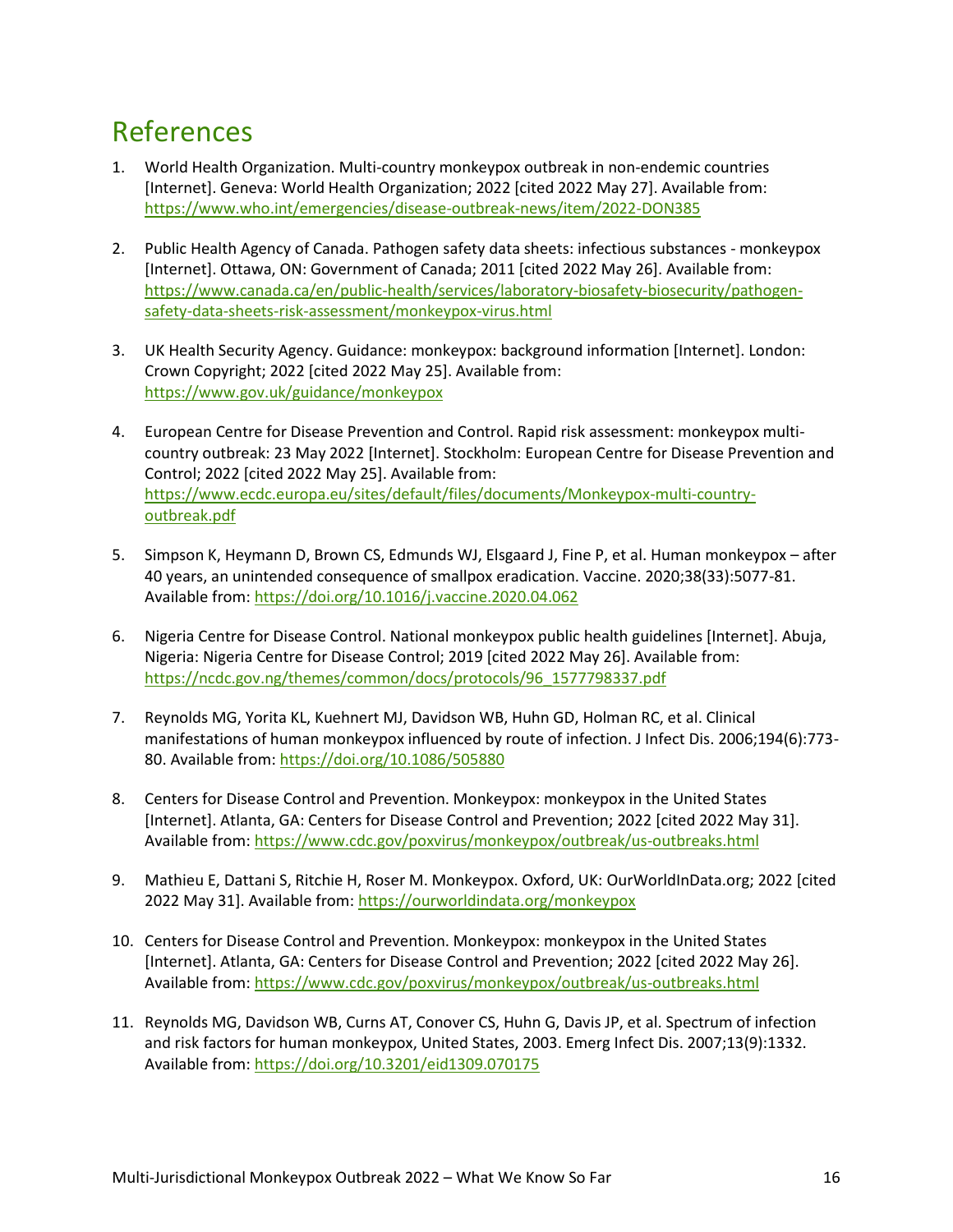- 12. Vaughan A, Aarons E, Astbury J, Brooks T, Chand M, Flegg P, et al. Human-to-human transmission of monkeypox virus, United Kingdom, October 2018. Emerg Infect Dis. 2020;26(4):782-5. Available from:<https://doi.org/10.3201/eid2604.191164>
- 13. World Health Organization. Monkeypox United Kingdom of Great Britain and Northern Ireland: 11 June 2021 [Internet]. Geneva: World Health Organization; 2021 [cited 2022 May 26]. Available from: [https://www.who.int/emergencies/disease-outbreak-news/item/monkeypox---united](http://www.who.int/emergencies/disease-outbreak-news/item/monkeypox---united-kingdom-of-great-britain-and-northern-ireland-ex-nigeria)[kingdom-of-great-britain-and-northern-ireland-ex-nigeria](http://www.who.int/emergencies/disease-outbreak-news/item/monkeypox---united-kingdom-of-great-britain-and-northern-ireland-ex-nigeria)
- 14. World Health Organization. Monkeypox United Kingdom of Great Britain and Northern Ireland: 8 July 2021 [Internet]. Geneva: World Health Organization; 2021 [cited 2022 May 26]. Available from: [https://www.who.int/emergencies/disease-outbreak-news/item/monkeypox---united-kingdom-of](http://www.who.int/emergencies/disease-outbreak-news/item/monkeypox---united-kingdom-of-great-britain-and-northern-ireland)[great-britain-and-northern-ireland](http://www.who.int/emergencies/disease-outbreak-news/item/monkeypox---united-kingdom-of-great-britain-and-northern-ireland)
- 15. Pan American Health Organization; World Health Organization. Epidemiological alert: monkeypox in non-endemic countries [Internet]. Washington, DC: Pan American Health Organization; 2022 [cited 2022 May 26]. Available from: [https://www.paho.org/en/file/109123/download?token=MoshcyEt](http://www.paho.org/en/file/109123/download?token=MoshcyEt)
- 16. Huet N. Monkeypox: what we know about the smallpox-like virus spreading in Europe and America. Euronews [Internet], 2022 May 18 [modified 2022 May 24; cited 2022 May 27]; Health. Available from: [http://www.euronews.com/next/2022/05/18/monkeypox-what-we-know-so-far-about-the](http://www.euronews.com/next/2022/05/18/monkeypox-what-we-know-so-far-about-the-smallpox-like-virus-detected-in-the-uk)[smallpox-like-virus-detected-in-the-uk](http://www.euronews.com/next/2022/05/18/monkeypox-what-we-know-so-far-about-the-smallpox-like-virus-detected-in-the-uk)
- 17. European Centre for Disease Prevention and Control. Monkeypox cases reported in UK and Portugal [Internet]. Stockholm: European Centre for Disease Prevention and Control; 2022 May 19 [cited 2022 May 27]. Available from: [https://www.ecdc.europa.eu/en/news-events/monkeypox-cases](http://www.ecdc.europa.eu/en/news-events/monkeypox-cases-reported-uk-and-portugal)[reported-uk-and-portugal](http://www.ecdc.europa.eu/en/news-events/monkeypox-cases-reported-uk-and-portugal)
- 18. Isidro J, Borges V, Pinto M, Ferreira R, Sobral D, Nunes A, et al. First draft genome sequence of monkeypox virus associated with the suspected multi-country outbreak, May 2022 (confirmed case in Portugal). Virological.org [Preprint]. 2022 May 19 [cited 2022 May 26]. Available from: [https://virological.org/t/first-draft-genome-sequence-of-monkeypox-virus-associated-with-the](https://virological.org/t/first-draft-genome-sequence-of-monkeypox-virus-associated-with-the-suspected-multi-country-outbreak-may-2022-confirmed-case-in-portugal/799)[suspected-multi-country-outbreak-may-2022-confirmed-case-in-portugal/799](https://virological.org/t/first-draft-genome-sequence-of-monkeypox-virus-associated-with-the-suspected-multi-country-outbreak-may-2022-confirmed-case-in-portugal/799)
- 19. Selhorst P, Rezende AM, de Block T, Coppens S, Smet H, Mariën J, et al. Belgian case of monkeypox virus linked to outbreak in Portugal. Virological.org [Preprint]. 2022 May 20 [cited 2022 May 26]. Available from[: https://virological.org/t/belgian-case-of-monkeypox-virus-linked-to-outbreak-in](https://virological.org/t/belgian-case-of-monkeypox-virus-linked-to-outbreak-in-portugal/801)[portugal/801](https://virological.org/t/belgian-case-of-monkeypox-virus-linked-to-outbreak-in-portugal/801)
- 20. Martínez-Puchol S, Coello A, Bordoy AE, Soler L, Panisello D, González-Gómez S, et al. Spanish draft genome sequence of monkeypo virus related to multi-country outbreak (May 2022). Virological.org [Preprint]. 2022 May 27 [cited 2022 May 31]. Available from: [https://virological.org/t/spanish-draft](https://virological.org/t/spanish-draft-genome-sequence-of-monkeypox-virus-related-to-multi-country-outbreak-may-2022/825)[genome-sequence-of-monkeypox-virus-related-to-multi-country-outbreak-may-2022/825](https://virological.org/t/spanish-draft-genome-sequence-of-monkeypox-virus-related-to-multi-country-outbreak-may-2022/825)
- 21. Lai A, Bergna A, Ventura CD, Tarkowski M, Riva A, Moschese D, et al. First monkeypox genome sequence from Italy. Virological.org [Preprint]. 2022 May 27 [cited 2022 May 31]. Available from: <https://virological.org/t/first-monkeypox-genome-sequence-from-italy/824>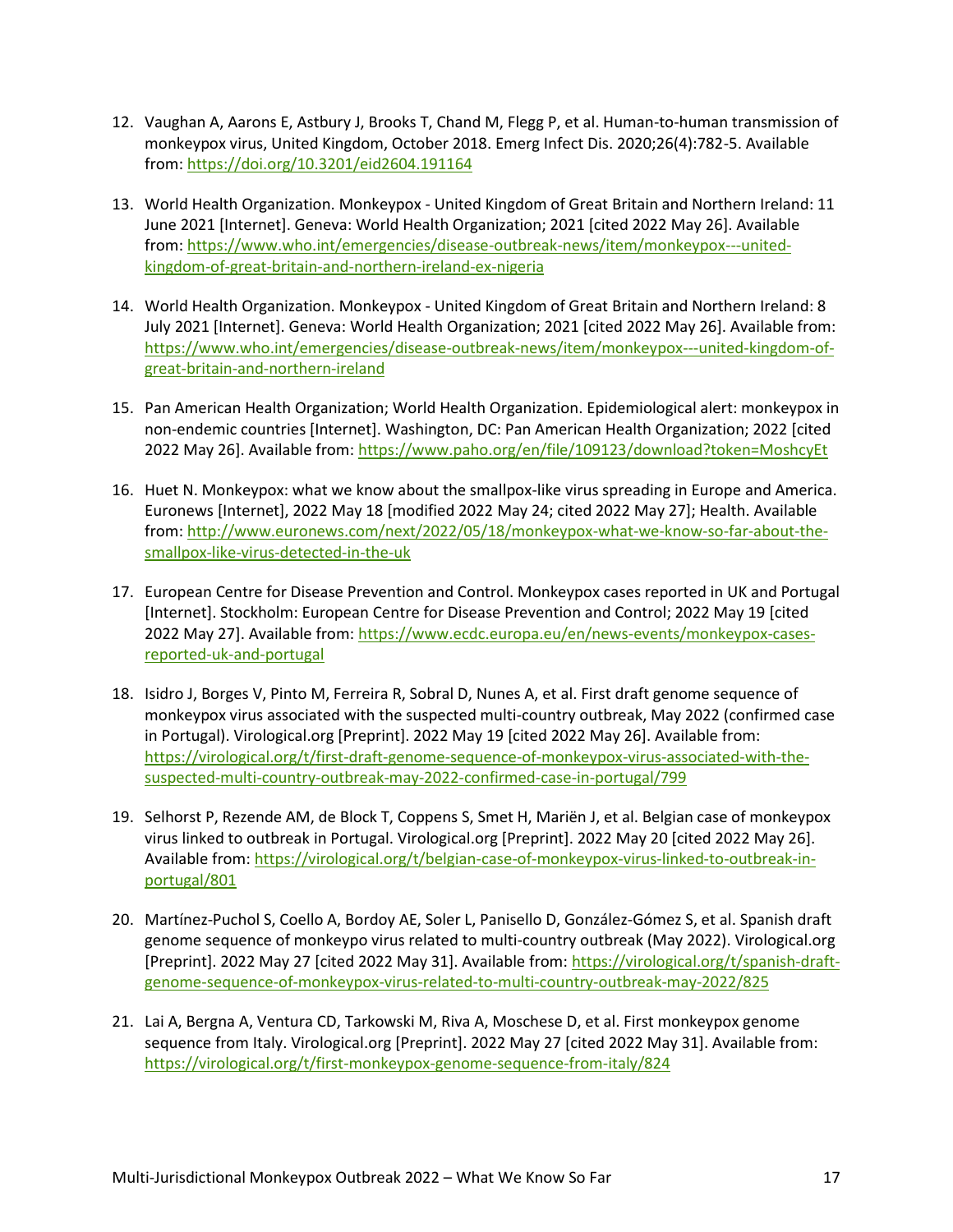- 22. Antwerpen MH, Lang D, Zzange S, Walter MC, Wölfel R. First German genome sequence of monkeypox virus associated to multi-country outbreak in May 2022. Virological.org [Preprint]. 2022 May 24 [cited 2022 May 26]. Available from: [https://virological.org/t/first-german-genome](https://virological.org/t/first-german-genome-sequence-of-monkeypox-virus-associated-to-multi-country-outbreak-in-may-2022/812)[sequence-of-monkeypox-virus-associated-to-multi-country-outbreak-in-may-2022/812](https://virological.org/t/first-german-genome-sequence-of-monkeypox-virus-associated-to-multi-country-outbreak-in-may-2022/812)
- 23. Isidro J, Borges V, Pinto M, Ferreira R, Sobral D, Nunes A, et al. Multi-country outbreak of monkeypox virus: genetic divergence and first signs of microevolution. Virological.org [Preprint]. 2022 May 23 [cited 2022 May 26]. Available from[: https://virological.org/t/multi-country-outbreak](https://virological.org/t/multi-country-outbreak-of-monkeypox-virus-genetic-divergence-and-first-signs-of-microevolution/806)[of-monkeypox-virus-genetic-divergence-and-first-signs-of-microevolution/806](https://virological.org/t/multi-country-outbreak-of-monkeypox-virus-genetic-divergence-and-first-signs-of-microevolution/806)
- 24. Craig E. Monkeypox mayhave been spreading silently for FOUR YEARS in UK, former WHO doctor suggests. Daily Mail [Internet], 2022 May 26 [modified 2022 May 26; cited 2022 May 26]; News. Available from[: https://www.dailymail.co.uk/news/article-10856369/Monkeypox-outbreak](http://www.dailymail.co.uk/news/article-10856369/Monkeypox-outbreak-imported-UK-FOUR-YEARS-ago-says-ex-doctor.html)[imported-UK-FOUR-YEARS-ago-says-ex-doctor.html](http://www.dailymail.co.uk/news/article-10856369/Monkeypox-outbreak-imported-UK-FOUR-YEARS-ago-says-ex-doctor.html)
- 25. Public Health Agency of Canada. Update on monkeypox in Canada [Internet]. Ottawa, ON: Government of Canada; 2022 [cited 2022 May 31]. Available from: [https://www.canada.ca/en/public-health/news/2022/05/update-on-monkeypox-in-canada.html](http://www.canada.ca/en/public-health/news/2022/05/update-on-monkeypox-in-canada.html)
- 26. World Health Organization. Monkeypox [Internet]. Geneva: World Health Organization; 2022 [cited 2022 May 27]. Available from: [https://www.who.int/news-room/fact-sheets/detail/monkeypox](http://www.who.int/news-room/fact-sheets/detail/monkeypox)
- 27. Centers for Disease Control and Prevention. Monkeypox: clinical recognition [Internet]. Atlanta, GA: Centers for Disease Control and Prevention; 2022 [cited 2022 May 26]. Available from: [https://www.cdc.gov/poxvirus/monkeypox/clinicians/clinical](http://www.cdc.gov/poxvirus/monkeypox/clinicians/clinical-recognition.html#:~:text=Infection%20with%20monkeypox%20virus%20begins,range%20from%205%E2%88%9221%20days)[recognition.html#:~:text=Infection%20with%20monkeypox%20virus%20begins,range%20from%205](http://www.cdc.gov/poxvirus/monkeypox/clinicians/clinical-recognition.html#:~:text=Infection%20with%20monkeypox%20virus%20begins,range%20from%205%E2%88%9221%20days) [%E2%88%9221%20days.](http://www.cdc.gov/poxvirus/monkeypox/clinicians/clinical-recognition.html#:~:text=Infection%20with%20monkeypox%20virus%20begins,range%20from%205%E2%88%9221%20days)
- 28. Bunge EM, Hoet B, Chen L, Lienert F, Weidenthaler H, Baer LR, et al. The changing epidemiology of human monkeypox—a potential threat? A systematic review. PLoS Negl Trop Dis. 2022;16(2):e0010141. Available from[: https://doi.org/10.1371/journal.pntd.0010141](https://doi.org/10.1371/journal.pntd.0010141)
- 29. Jezek Z, Grab B, Szczeniowski M, Paluku KM, Mutombo M. Clinico-epidemiological features of monkeypox patients with an animal or human source of infection. Bull World Health Organ. 1988;66(4):459-64. Available from[: https://pubmed.ncbi.nlm.nih.gov/2844428](https://pubmed.ncbi.nlm.nih.gov/2844428)
- 30. Adler H, Gould S, Hine P, Snell LB, Wong W, Houlihan CF, et al. Clinical features and management of human monkeypox: a retrospective observational study in the UK. Lancet Infect Dis. 2022 May 24 [Epub ahead of print]. Available from: [https://doi.org/10.1016/S1473-3099\(22\)00228-6](https://doi.org/10.1016/S1473-3099(22)00228-6)
- 31. Ogoina D, Izibewule JH, Ogunleye A, Ederiane E, Anebonam U, Neni A, et al. The 2017 human monkeypox outbreak in Nigeria—report of outbreak experience and response in the Niger Delta University Teaching Hospital, Bayelsa State, Nigeria. PLoS ONE. 2019;14(4):e0214229. Available from:<https://doi.org/10.1371/journal.pone.0214229>
- 32. Huhn GD, Bauer AM, Yorita K, Graham MB, Sejvar J, Likos A, et al. Clinical characteristics of human monkeypox, and risk factors for severe disease. Clin Infect Dis. 2005;41(12):1742-51. Available from:<https://doi.org/10.1086/498115>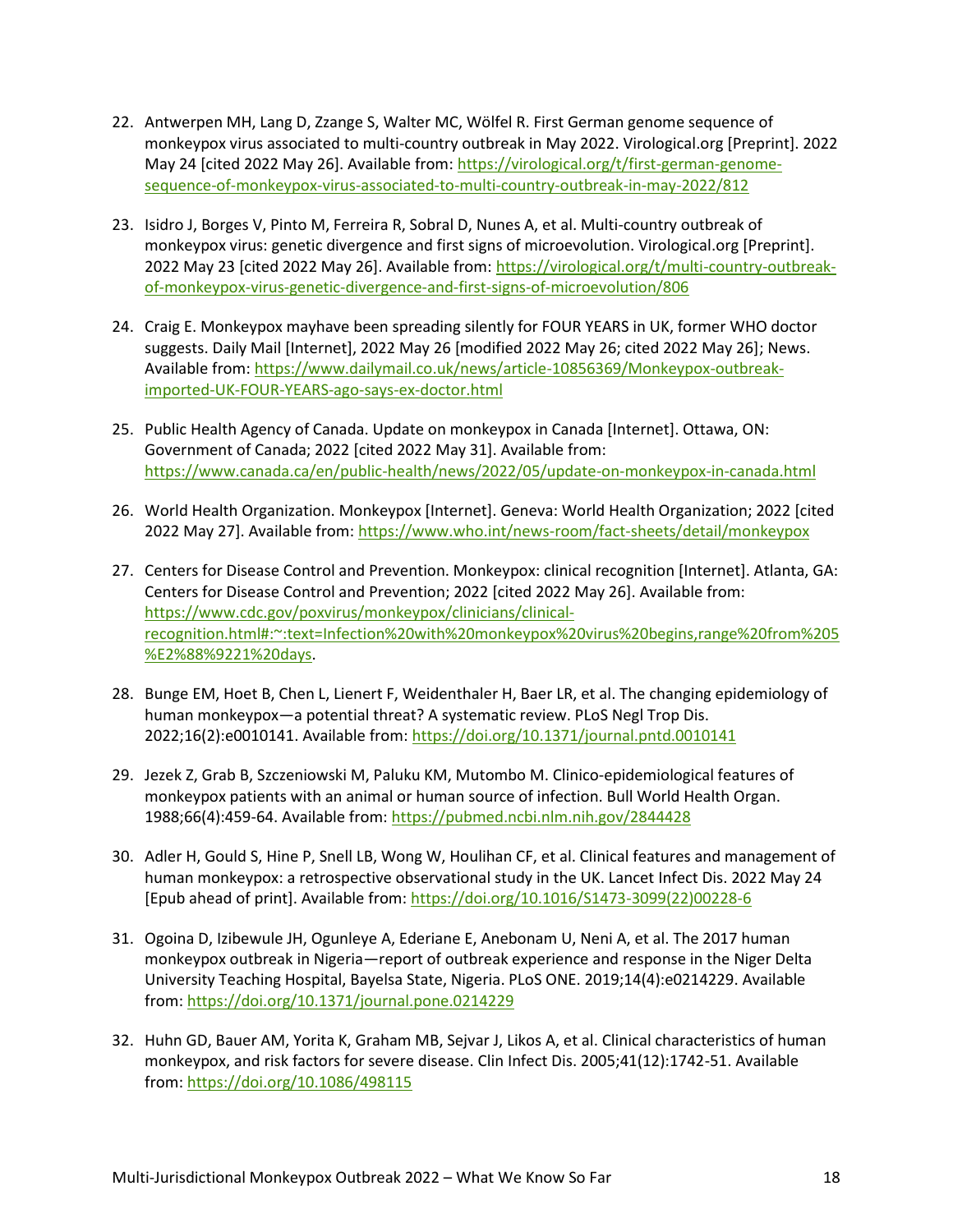- 33. Government of Canada. Interim guidance on infection prevention and control for suspect, probable or confirmed monkeypox within healthcare settings - 27 May 2022 [Internet]. Ottawa, ON: Government of Canada; 2022 [cited 2022 May 31]. Available from: [https://www.canada.ca/en/public-health/services/diseases/monkeypox/health](http://www.canada.ca/en/public-health/services/diseases/monkeypox/health-professionals/interim-guidance-infection-prevention-control-healthcare-settings.html)[professionals/interim-guidance-infection-prevention-control-healthcare-settings.html](http://www.canada.ca/en/public-health/services/diseases/monkeypox/health-professionals/interim-guidance-infection-prevention-control-healthcare-settings.html)
- 34. Jezek Z, Grab B, Szczeniowski MV, Paluku KM, Mutombo M. Human monkeypox: secondary attack rates. Bull World Health Organ. 1988;66(4):465-70. Available from: <https://pubmed.ncbi.nlm.nih.gov/2844429>
- 35. Ontario Agency for Health Protection and Promotion (Public Health Ontario). Test information index: monkeypox virus [Internet]. Toronto, ON: Queen's Printer for Ontario; 2022 [cited 2022 May 26]. Available from: [https://www.publichealthontario.ca/en/Laboratory-Services/Test-Information-](http://www.publichealthontario.ca/en/Laboratory-Services/Test-Information-Index/Monkeypox-Virus)[Index/Monkeypox-Virus](http://www.publichealthontario.ca/en/Laboratory-Services/Test-Information-Index/Monkeypox-Virus)
- 36. World Health Organization. Surveillance, case investigation and contact tracing for monkeypox: interim guidance, 22 May 2022 [Internet]. Geneva: World Health Organization; 2022 [cited 2022 May 24]. Available from:<https://apps.who.int/iris/rest/bitstreams/1425000/retrieve>
- 37. UK Health Security Agency. Recommendations for the use of pre and post exposure vaccination during a monkeypox incident [Internet]. London: Crown Copyright; 2022 [cited 2022 May 27]. Available from: [https://assets.publishing.service.gov.uk/government/uploads/system/uploads/attachment\\_data/fil](https://assets.publishing.service.gov.uk/government/uploads/system/uploads/attachment_data/file/1077678/Recommendations-for-use-of-pre-and-post-exposure-vaccination-during-a-monkeypox-incident.pdf) [e/1077678/Recommendations-for-use-of-pre-and-post-exposure-vaccination-during-a-monkeypox](https://assets.publishing.service.gov.uk/government/uploads/system/uploads/attachment_data/file/1077678/Recommendations-for-use-of-pre-and-post-exposure-vaccination-during-a-monkeypox-incident.pdf)[incident.pdf](https://assets.publishing.service.gov.uk/government/uploads/system/uploads/attachment_data/file/1077678/Recommendations-for-use-of-pre-and-post-exposure-vaccination-during-a-monkeypox-incident.pdf)
- 38. Centers for Disease Control and Prevention. Monkeypox: monitoring people who have been exposed [Internet]. Atlanta, GA: Centers for Disease Control and Prevention; 2022 [cited 2022 May 26]. Available from: [https://www.cdc.gov/poxvirus/monkeypox/clinicians/monitoring.html](http://www.cdc.gov/poxvirus/monkeypox/clinicians/monitoring.html)
- 39. Ontario Agency for Health Protection and Promotion (Public Health Ontario). Monkeypox virus: interim public health case and contact management guidance considerations for local public health units [Internet]. Toronto, ON: Queen's Printer for Ontario; 2022 [cited 2022 May 30]. Available from: [https://www.publichealthontario.ca/-/media/Documents/M/2022/monkeypox-virus-interim](http://www.publichealthontario.ca/-/media/Documents/M/2022/monkeypox-virus-interim-case-contact-management-guidance-phu.pdf?sc_lang=en)[case-contact-management-guidance-phu.pdf?sc\\_lang=en](http://www.publichealthontario.ca/-/media/Documents/M/2022/monkeypox-virus-interim-case-contact-management-guidance-phu.pdf?sc_lang=en)
- 40. Pittman PR, Hahn M, Lee HS, Koca C, Samy N, Schmidt D, et al. Phase 3 efficacy trial of modified vaccinia ankara as a vaccine against smallpox. N Engl J Med. 2019;381(20):1897-908. Available from:<https://doi.org/10.1056/NEJMoa1817307>
- 41. Rao AK PB, Whitehill F, Razeq JH, Isaacs SN, Merchlinsky MJ, et al. Use of JYNNEOS (smallpox and monkeypox vaccine, live, nonreplicating) for preexposure vaccination of persons at risk for occupational exposure to Orthopoxviruses: recommendations of the Advisory Committee on Immunization Practices — United States, 2022. MMWR Morb Mortal Wkly Rep. 2022 May 27 [Epub ahead of print]. Available from:<https://doi.org/10.15585/mmwr.mm7122e1>
- 42. Centers for Disease Control and Prevention. Monkeypox: monkeypox and smallpox vaccine guidance [Internet]. Atlanta, GA: Centers for Disease Control and Prevention; 2019 [cited 2022 May 30]. Available from: [https://www.cdc.gov/poxvirus/monkeypox/clinicians/smallpox-vaccine.html](http://www.cdc.gov/poxvirus/monkeypox/clinicians/smallpox-vaccine.html)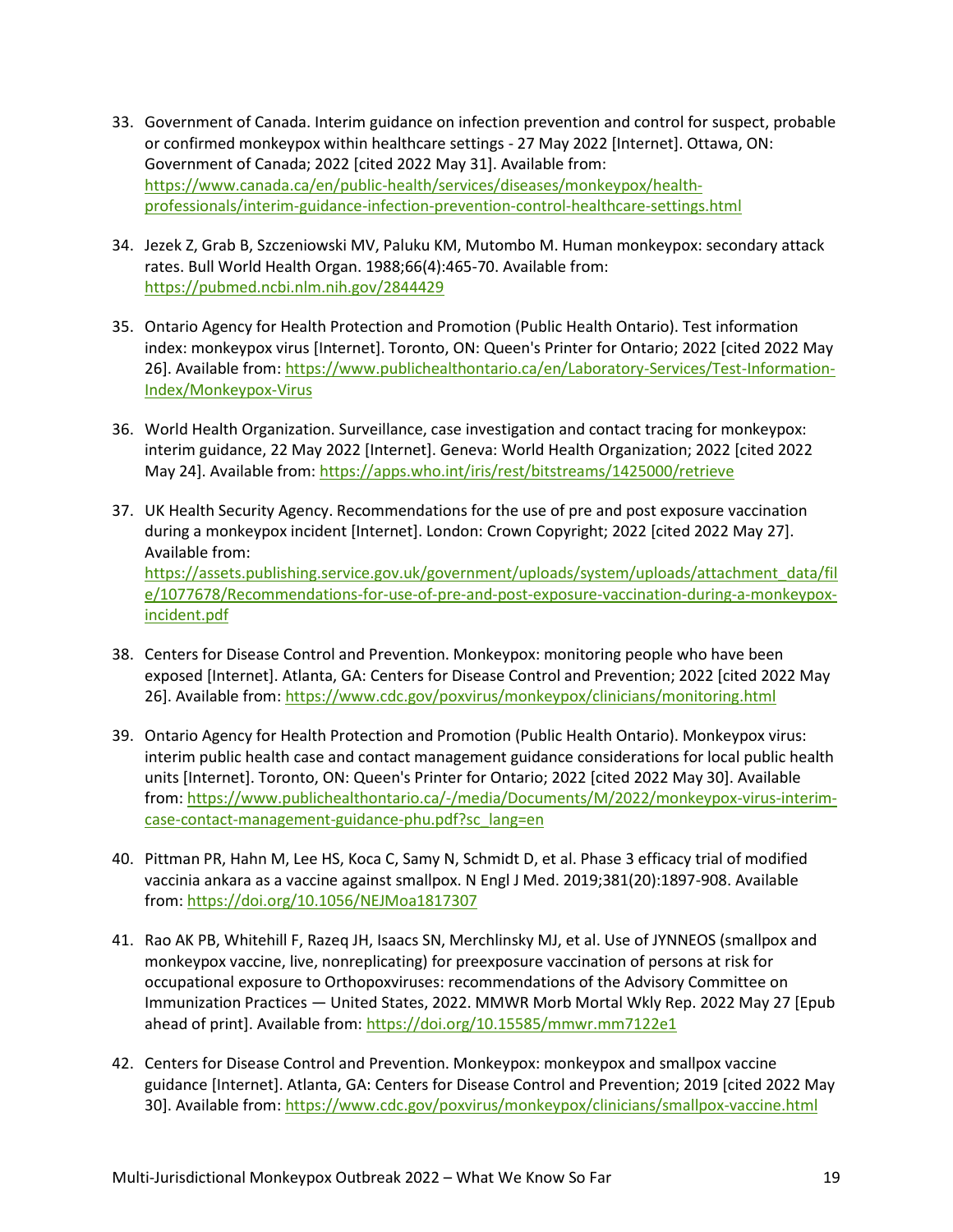- 43. UK Health Security Agency. Monkeypox cases confirmed in England latest updates [Internet]. London: Crown Copyright; 2022 [modified 2022 May 25; cited 2022 May 25]. Available from: [https://www.gov.uk/government/news/monkeypox-cases-confirmed-in-england-latest-updates](http://www.gov.uk/government/news/monkeypox-cases-confirmed-in-england-latest-updates)
- 44. Reuters. French health authority recommends targeted monkeypox vaccinations. News 18 [Internet], 2022 May 24 [cited 2022 May 25]; Paris. Available from: [https://www.news18.com/news/world/french-health-authority-recommends-targeted](http://www.news18.com/news/world/french-health-authority-recommends-targeted-monkeypox-vaccinations-5239045.html)[monkeypox-vaccinations-5239045.html](http://www.news18.com/news/world/french-health-authority-recommends-targeted-monkeypox-vaccinations-5239045.html)
- 45. République Française. Haute Autorité de santé. Avis n°2022.0034/SESPEV du 20 mai 2022 du collège de la Haute Autorité de santé relatif à la vaccination contre Moneypox [Internet]. SaintDenis, France: République Française; 2022 [cited 2022 May 30]. Available from: [https://www.has](http://www.has-sante.fr/upload/docs/application/pdf/2022-05/avis_n2022.0034_sespev_du_20_mai_2022_du_college_de_la_has_relatif_a_la_vaccination_contre_la_variole_du_singe_monkeypox_vir.pdf)[sante.fr/upload/docs/application/pdf/2022-](http://www.has-sante.fr/upload/docs/application/pdf/2022-05/avis_n2022.0034_sespev_du_20_mai_2022_du_college_de_la_has_relatif_a_la_vaccination_contre_la_variole_du_singe_monkeypox_vir.pdf) [05/avis\\_n2022.0034\\_sespev\\_du\\_20\\_mai\\_2022\\_du\\_college\\_de\\_la\\_has\\_relatif\\_a\\_la\\_vaccination\\_co](http://www.has-sante.fr/upload/docs/application/pdf/2022-05/avis_n2022.0034_sespev_du_20_mai_2022_du_college_de_la_has_relatif_a_la_vaccination_contre_la_variole_du_singe_monkeypox_vir.pdf) [ntre\\_la\\_variole\\_du\\_singe\\_monkeypox\\_vir.pdf](http://www.has-sante.fr/upload/docs/application/pdf/2022-05/avis_n2022.0034_sespev_du_20_mai_2022_du_college_de_la_has_relatif_a_la_vaccination_contre_la_variole_du_singe_monkeypox_vir.pdf)
- 46. Institut national de santé publique. Vaccination contre la variole simienne [Internet]. Quebec City, QC: Gouvernement du Québec; 2022 [cited 2022 May 30]. Available from: [https://www.inspq.qc.ca/sites/default/files/publications/2867-vaccination-variole-simienne.pdf](http://www.inspq.qc.ca/sites/default/files/publications/2867-vaccination-variole-simienne.pdf)
- 47. Centers for Disease Control and Prevention. Smallpox: ring vaccination [Internet]. Atlanta, GA: Centers for Disease Control and Prevention; 2019 [cited 2022 May 31]. Available from: [https://www.cdc.gov/smallpox/bioterrorism-response-planning/public-health/ring](http://www.cdc.gov/smallpox/bioterrorism-response-planning/public-health/ring-vaccination.html)[vaccination.html](http://www.cdc.gov/smallpox/bioterrorism-response-planning/public-health/ring-vaccination.html)
- 48. Kucharski AJ, Eggo RM, Watson CH, Camacho A, Funk S, Edmunds WJ. Effectiveness of ring vaccination as control strategy for Ebola virus disease. Emerg Infect Dis. 2016;22(1):105-8. Available from: https://doi.org/10.3201/eid2201.151